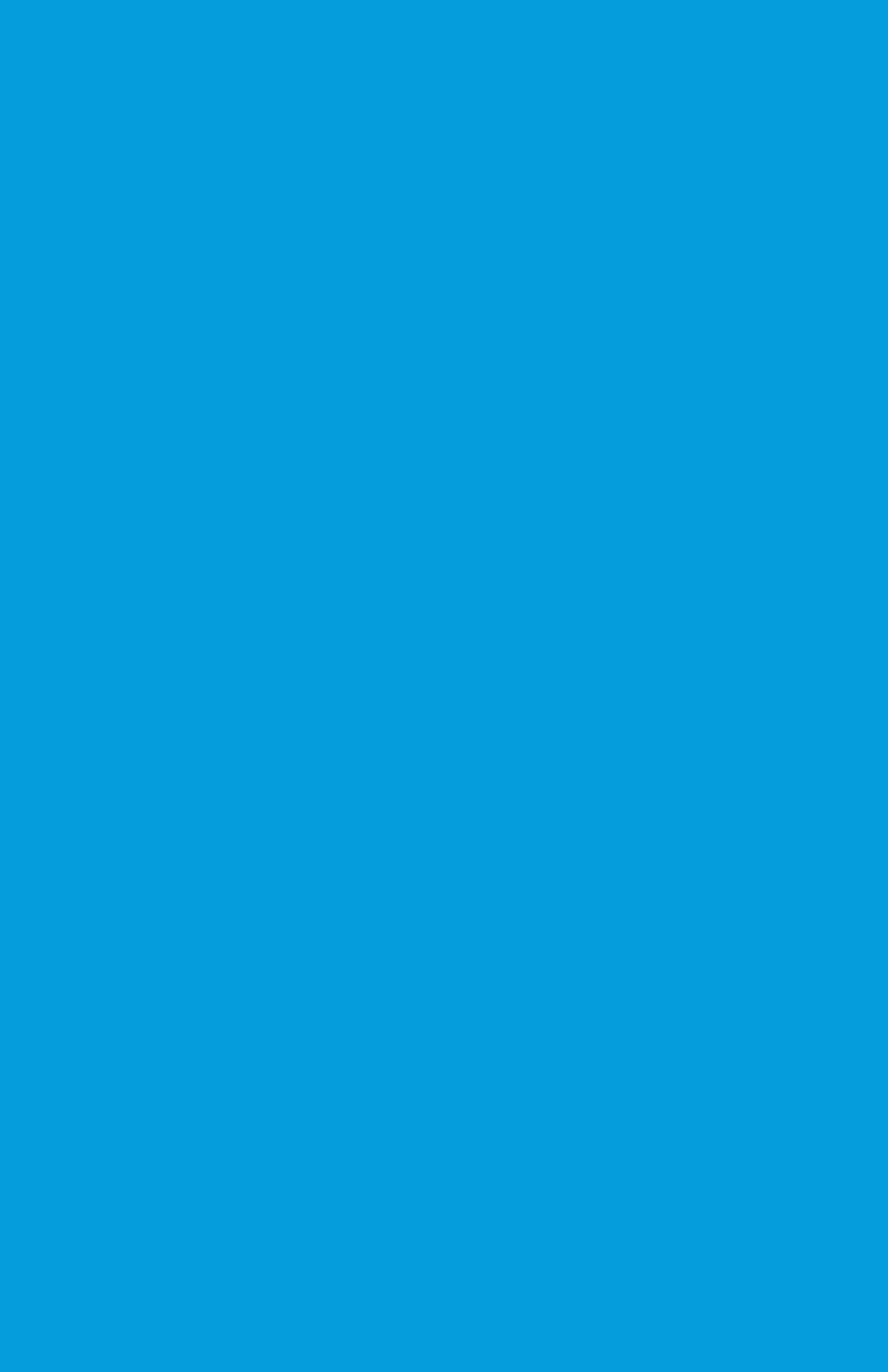### INDEX

| YOUR REIMBURSEMENT 10 |  |
|-----------------------|--|
| TABLE OF BENEFITS12   |  |
| POLICY CONDITIONS16   |  |
|                       |  |
|                       |  |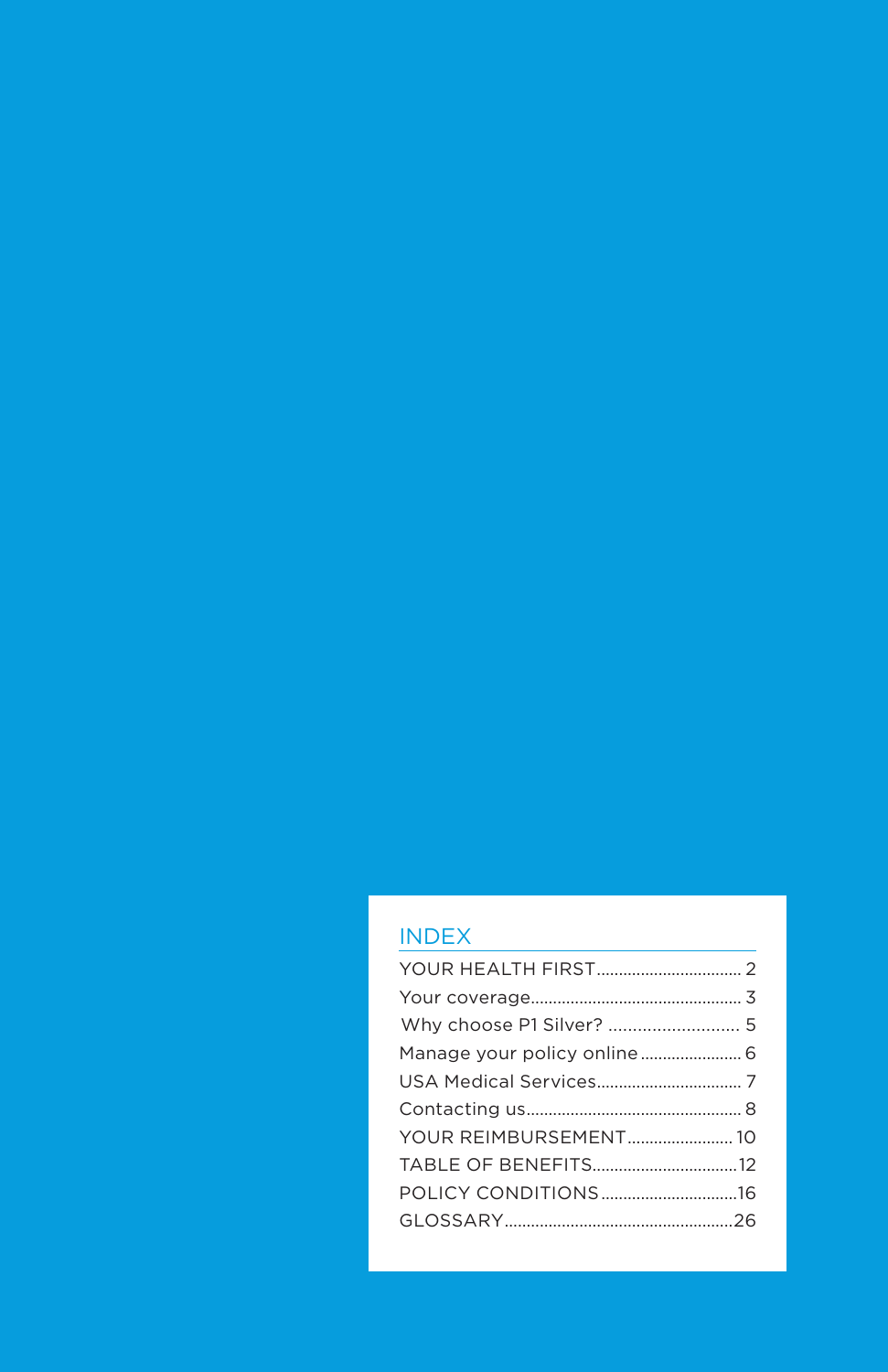# YOUR HEALTH FIRST

What would happen to your family, career, and financial situation if you had an unexpected illness?

Our experience shows that long-term illness may have serious financial and social consequences.

Bupa puts your health first by offering insurance plans suitable for customers requiring international health coverage and advise on health and wellbeing.

To make sure that customers with special needs are not excluded in any way, we offer the choice of Braille, large print or audio for your letters and literature. Please let us know should you require one of these.

### A COMPANY YOU CAN TRUST

Bupa is a leading and experienced health insurer, providing a variety of products and services to residents of Latin America and the Caribbean. Bupa began as a provident association in the United Kingdom in 1947 with just 38,000 members. Today, Bupa looks after the health and wellbeing of millions of individuals around the world, giving us a unique global advantage for the benefit of our members.

Since its inception more than 70 years ago, Bupa has maintained a sustained financial growth and continues to consolidate its credentials as a healthcare leader. Bupa has no shareholders, which allows for the reinvestment of all profits to optimize products and services in synergy with accredited healthcare providers. Trust in healthcare personnel and services is critical for everyone. Our commitment to our members for over half a century is testament of our capacity to safeguard your health as the most important patrimony.

The expertise of our people is essential to deliver the best quality healthcare. Bupa employs over 85,000 people worldwide who live up to the highest quality standards of care, service, and expertise. Bupa Insurance Limited is authorized by the Prudential Regulation Authority and regulated by the Financial Conduct Authority and the Prudential Regulation Authority. The Financial Conduct Authority does not regulate the activities of Bupa Insurance Limited that take place outside of the United Kingdom.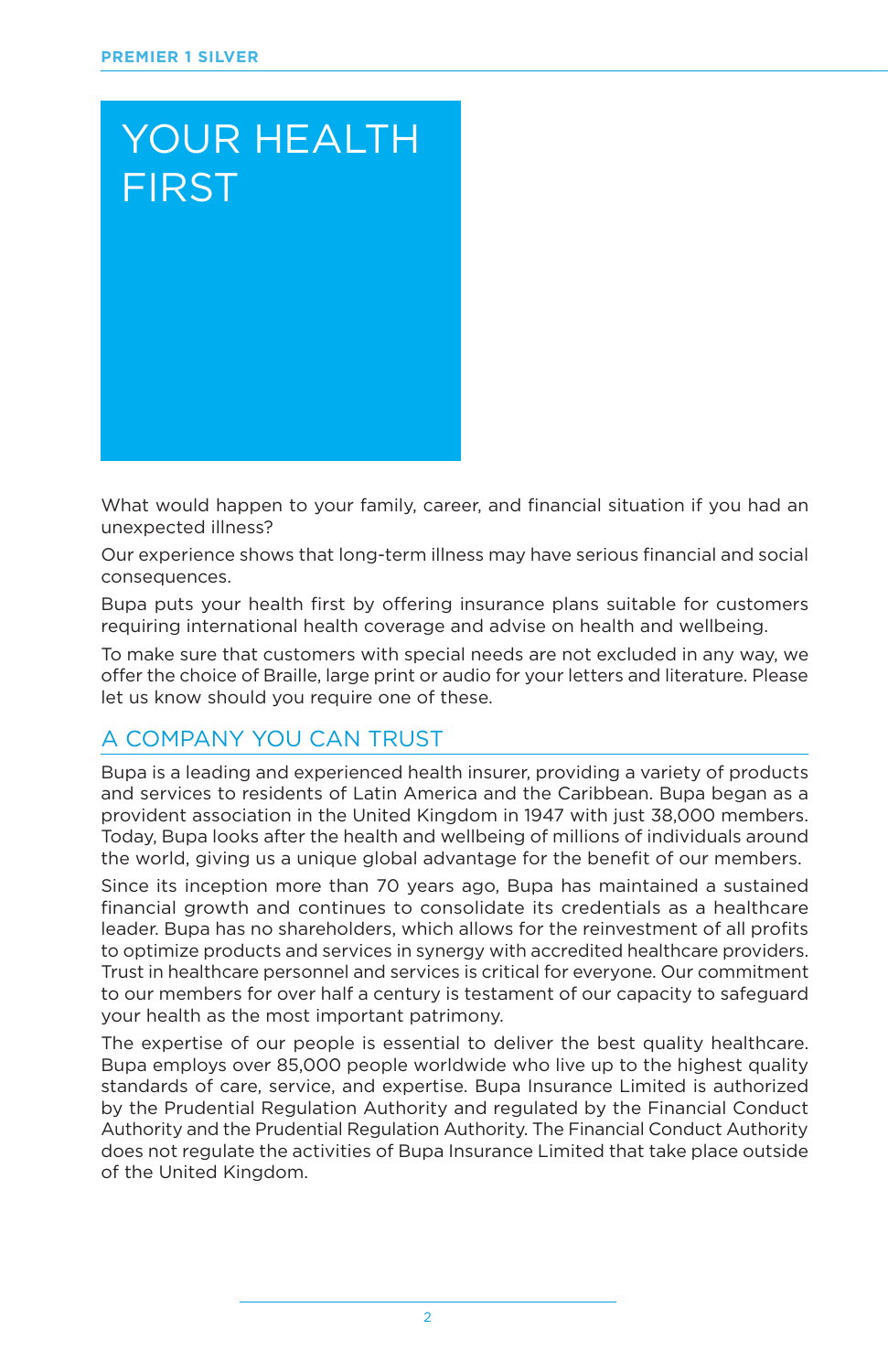## **YOUR COVERAGE**

Premier 1 Silver includes coverage for hospitalization services, out-patient surgery, childbirth, and non-hospitalization benefits.

The insurance will also cover your expenses for emergency air ambulance transportation to the nearest appropriate location, if you have a serious acute illness or serious injury and there is no qualified place of treatment locally.

If you live in or travel to remote areas and you wish to increase the coverage for air ambulance services you can take out the air ambulance supplement.

In case Premier 1 Silver is not exactly the coverage you need, we have a range of other products available. Please feel free to contact us or our representative for further information regarding our product line.

#### INSURANCE SUM

There is an annual maximum of US\$250,000 in Premier 1 Silver coverage per person, per policy year. There is no lifetime limit, and the maximum overall coverage is renewed every policy year regardless of the number of claims you have presented.

#### CHOICE OF DEDUCTIBLE

There is only one deductible per person per policy year and this applies to all services.

The premium level is determined by the deductible chosen, and the higher the deductible is, the lower the premium will be.

You are free to choose any of the following deductible amounts (in US\$):

|       | Deductible US\$ |       |        |
|-------|-----------------|-------|--------|
| 1,000 | 2,500           | 5,000 | 10,000 |

In case of a serious accident that requires immediate hospitalization for 24 (twenty-four) hours or more, no deductible or co-insurance shall apply for the period of the first hospitalization only.

#### CO-INSURANCE

Co-insurance is the part of the medical bills you must pay on each hospitalization that takes place in the United States of America and Canada. This means that once the deductible and the specific limits have been applied, the company will reimburse 80% of the first US\$5,000 and 100% of the remaining balance.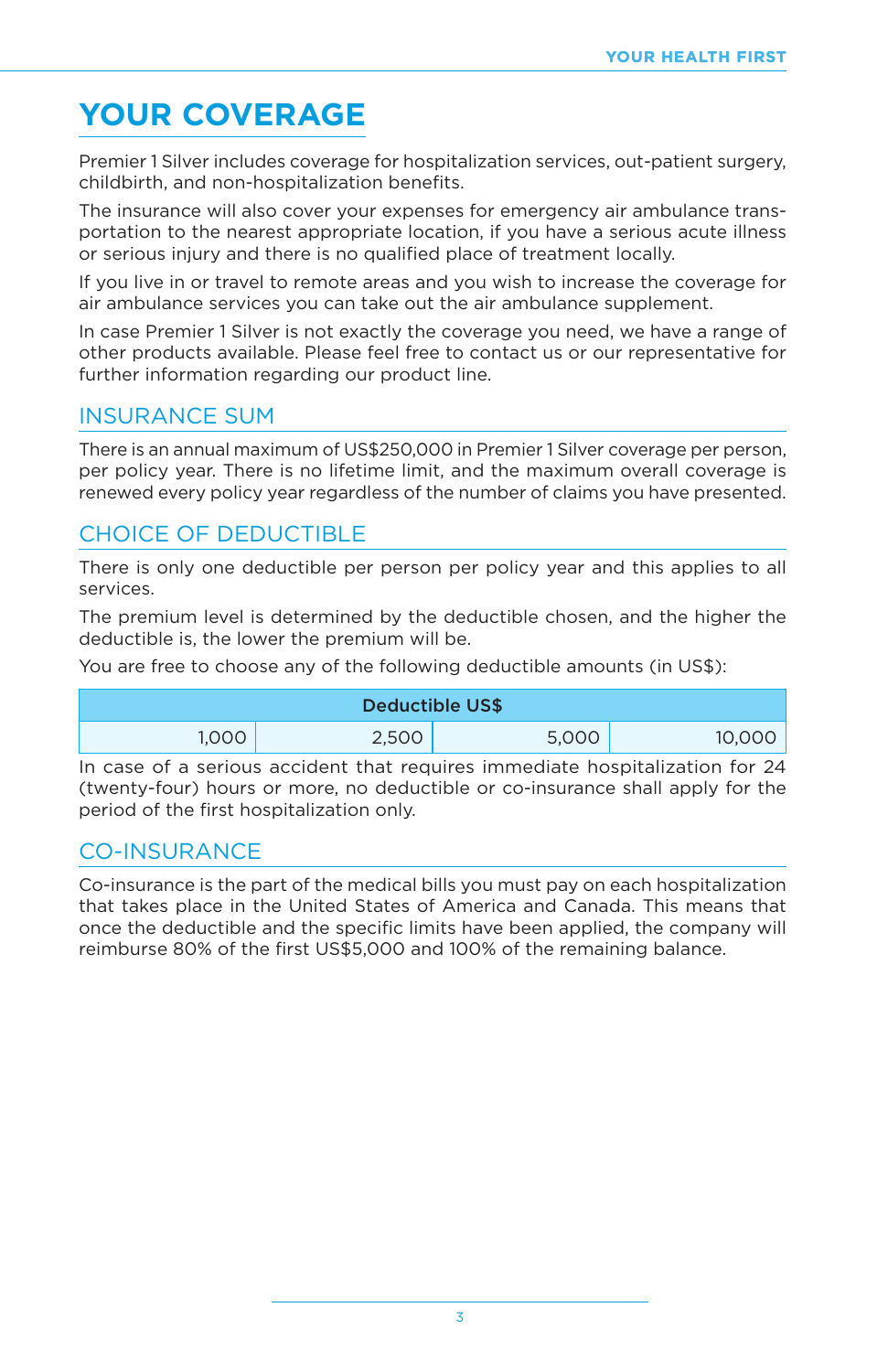## **WHY CHOOSE PREMIER 1 SILVER?**

The unique concept of Bupa is continuously being innovated to accommodate the sophisticated requirements of our clients who live, work, and travel in an international environment.

While keeping our administration simple and straightforward, our medical schemes are highly flexible and embrace all the benefits you would expect from the very best international health insurance plan. Our main priority is to have satisfied clients who can feel secure whatever their situation.

#### LIFETIME GUARANTEE

People of all nationalities who have not reached 75 years of age are eligible to apply. Once accepted, you will have guaranteed lifetime renewability, no matter how your state of health may change. Even if you develop a chronic condition, your coverage will continue unchanged.

#### WORLDWIDE COVERAGE

You are covered anywhere in the world and there is no limit on the time you can spend abroad, whether you are travelling on business or on holiday or if you have homes in several countries.

#### FREE CHOICE

Because our plans are truly international, you can choose to have treatment anywhere in the world. You are in charge when it comes to choosing a hospital, clinic or any qualified doctor or specialist you wish to consult. We do not limit your choice through networks, but we can give you advice on appropriate places of treatment for specific illnesses or the names of generally recommended hospitals and specialists.

### OCCUPATIONS AND ACTIVITIES

Whatever your work involves or wherever it may take you, you will be covered. There are no restrictions on hobbies or sports of any kind, even if conducted on a professional level.

#### PRE-EXISTING CONDITIONS

You can be insured regardless of most pre-existing conditions, possibly with a premium loading or with an exclusion. Our medical staff evaluates whether the insurance will cover the condition. In very rare cases a previous medical history may result in your application being rejected.

#### **CHILDREN**

A child who is born of a parent who is eligible for maternity coverage, is automatically enrolled in the parent's policy irrespective of the child's state of health at birth.

Even congenital and hereditary conditions will be covered. Upon becoming an adult the child may choose to continue the insurance on a separate policy under the exact same conditions without having to undergo new medical underwriting.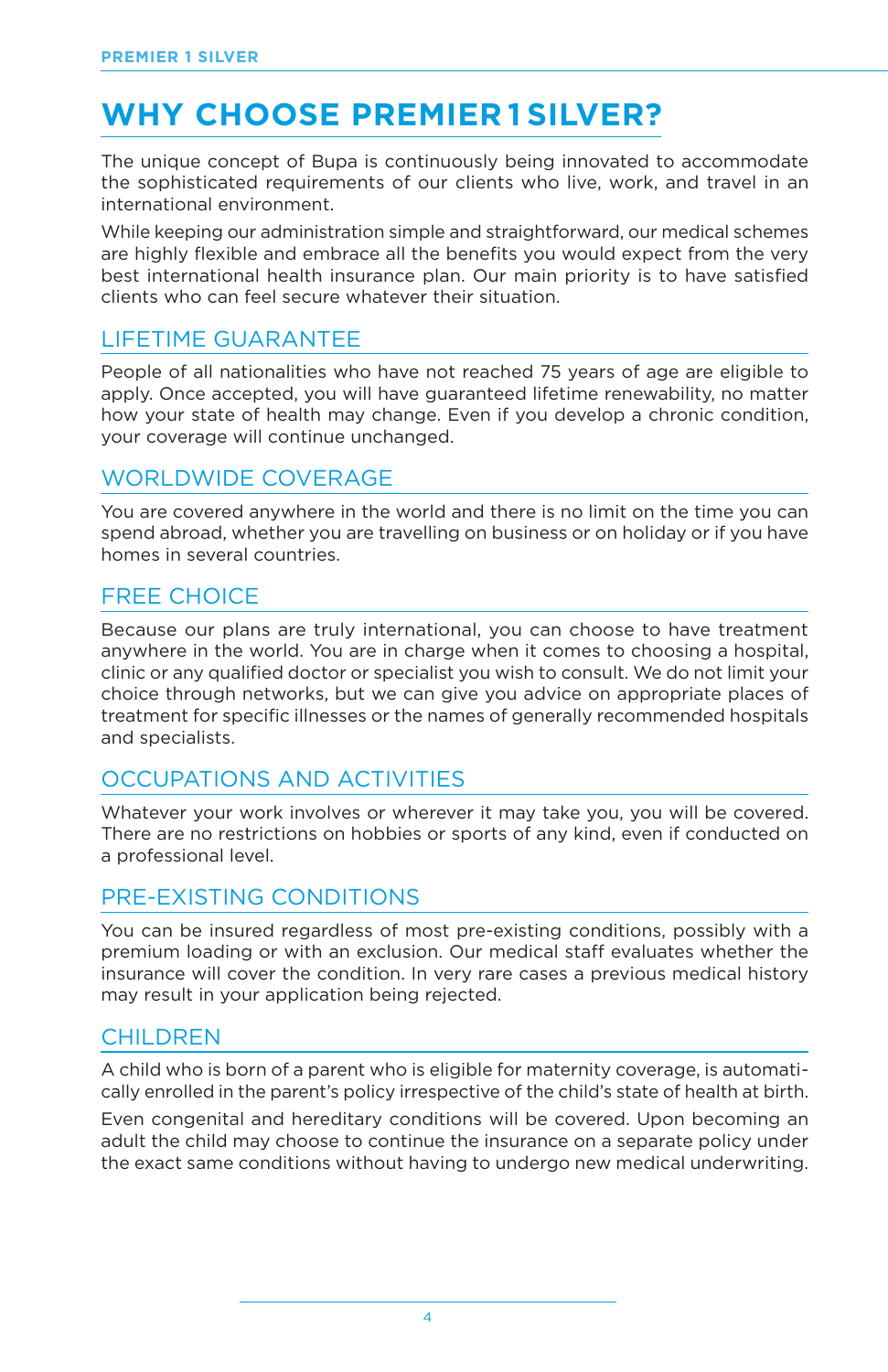#### THE INSURANCE CARD

Each insured person will receive a personal identification card. You should always carry your card with you, as it serves as proof to the hospital of your health insurance and can prevent any discussion about payment.

On the back of the insurance card you will find the telephone number for the 24-hour Emergency Service together with information about other ways of contacting the company.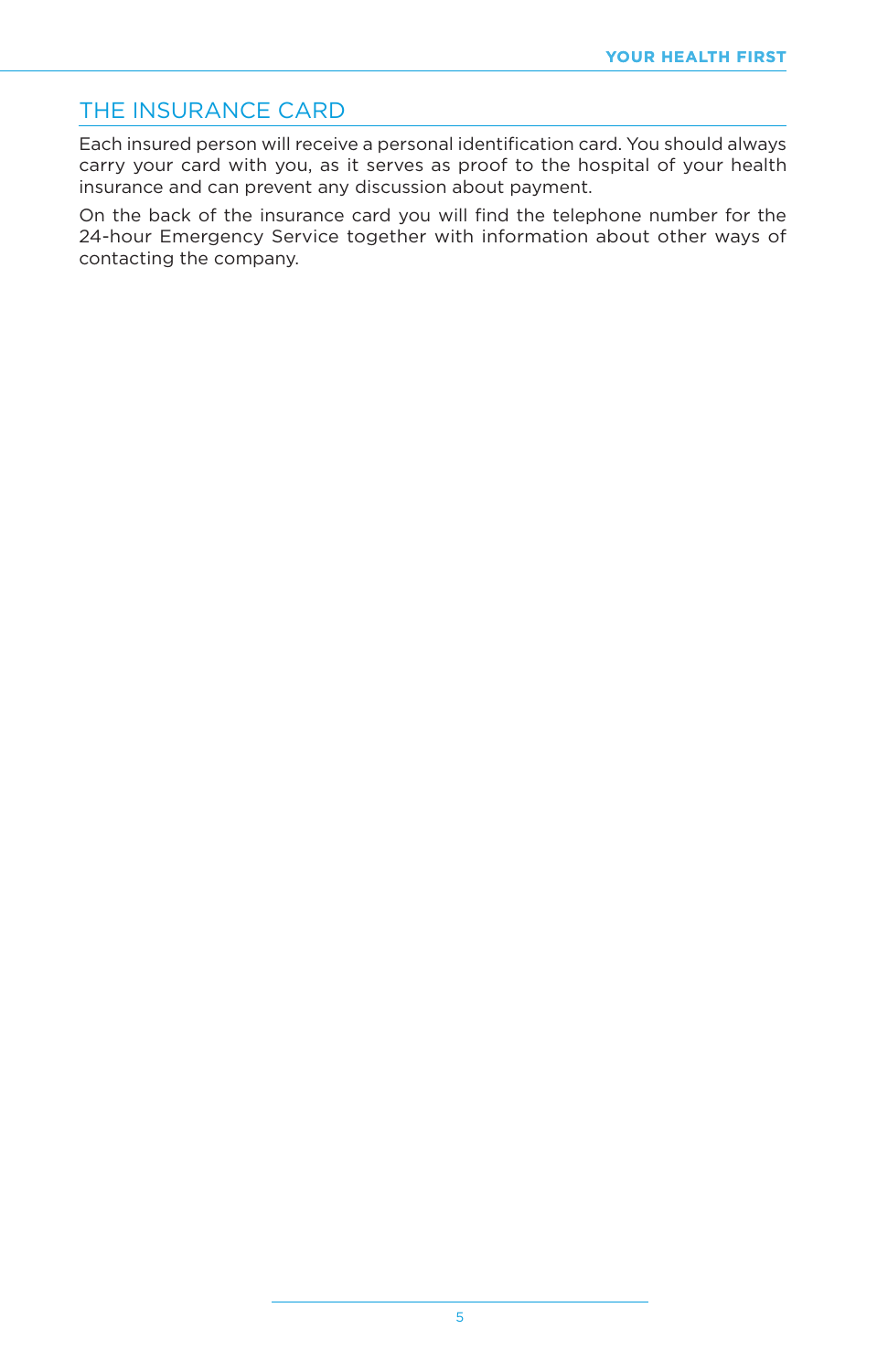## **ONLINE TO MAKE YOUR LIFE EASIER!**

Log in to www.bupasalud.com, search for "My Bupa" in our display options and follow the registration steps with your email to manage your policy from the comfort of your home or office. Enjoy our online services:

- Access to your policy documents and ID cards
- Payments
- Changes request
- Claim request and update information
- **•** Pre-authorization services request
- Costumer Service
- Virtual Care (Telemedicine)

You are responsible for checking all documents and correspondence online.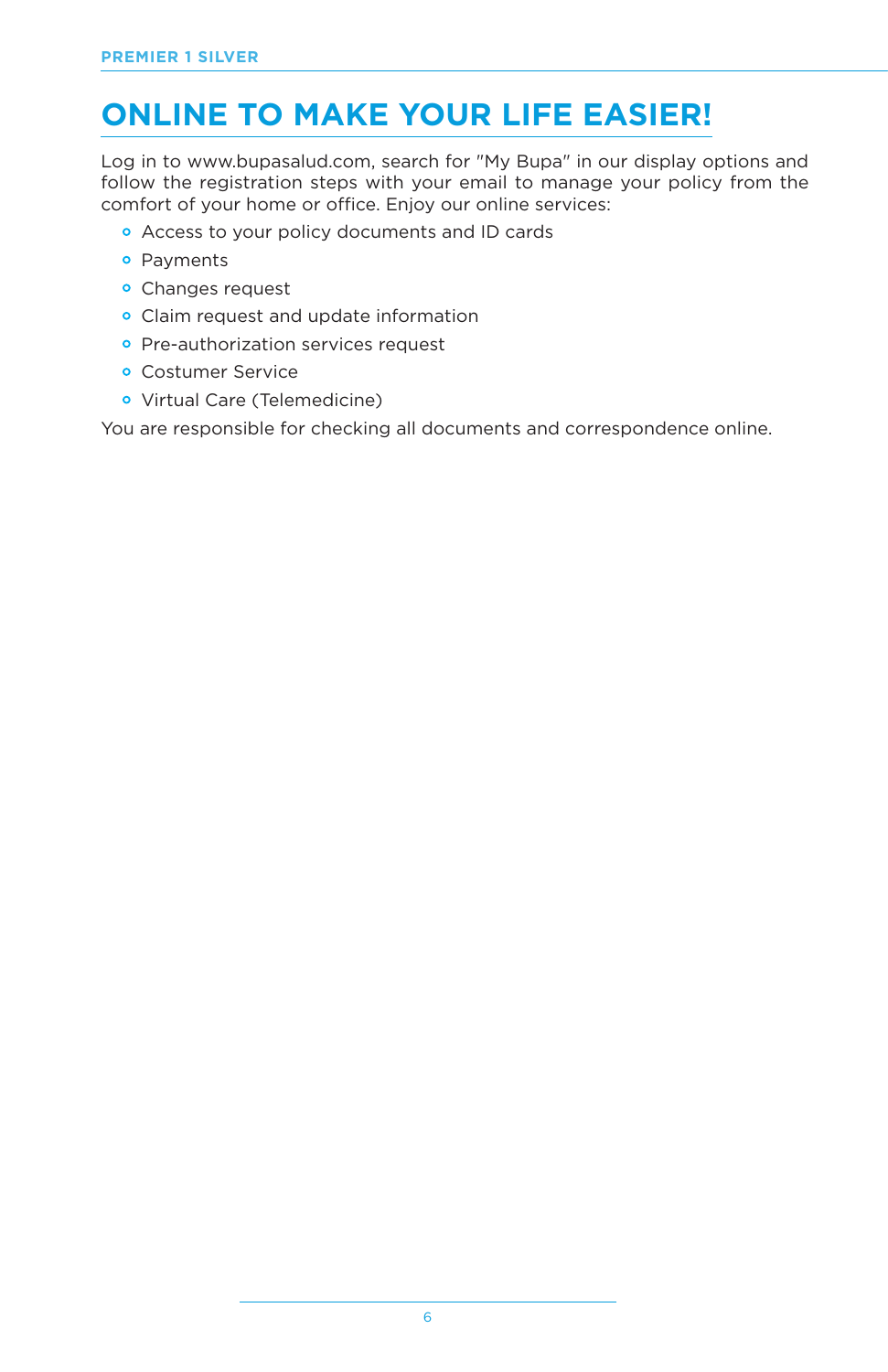## **USA MEDICAL SERVICES**

### YOUR DIRECT LINE TO MEDICAL EXPERTISE

As part of the Bupa group, USA Medical Services provides Bupa insureds with professional support at the time of a claim. We understand that it is natural to feel anxious at a time of ill health, so we will do everything we can to help coordinate your hospitalization and provide you with the advice and assistance you require.

USA Medical Services wants you to have the peace of mind that you and your family deserve. In the event of a medical crisis, whether it is verifying benefits or the need of an air ambulance, our healthcare professionals at USA Medical Services are just a phone call away, 24 hours a day, 365 days a year. Our staff of healthcare professionals will be in constant communication with you and your family, guiding you through any medical crisis to the proper medical specialist and/or hospital.

#### WHEN THE WORST HAPPENS, WE ARE JUST A PHONE CALL AWAY

In the event of an emergency evacuation, USA Medical Services provides advanced alert of patient arrival to the medical facility and maintains continuous critical communication during transport. While treatment and initial care are being provided, USA Medical Services monitors your progress and reports any change in your status to your family and loved ones.

When every second of your life counts...count on USA Medical Services.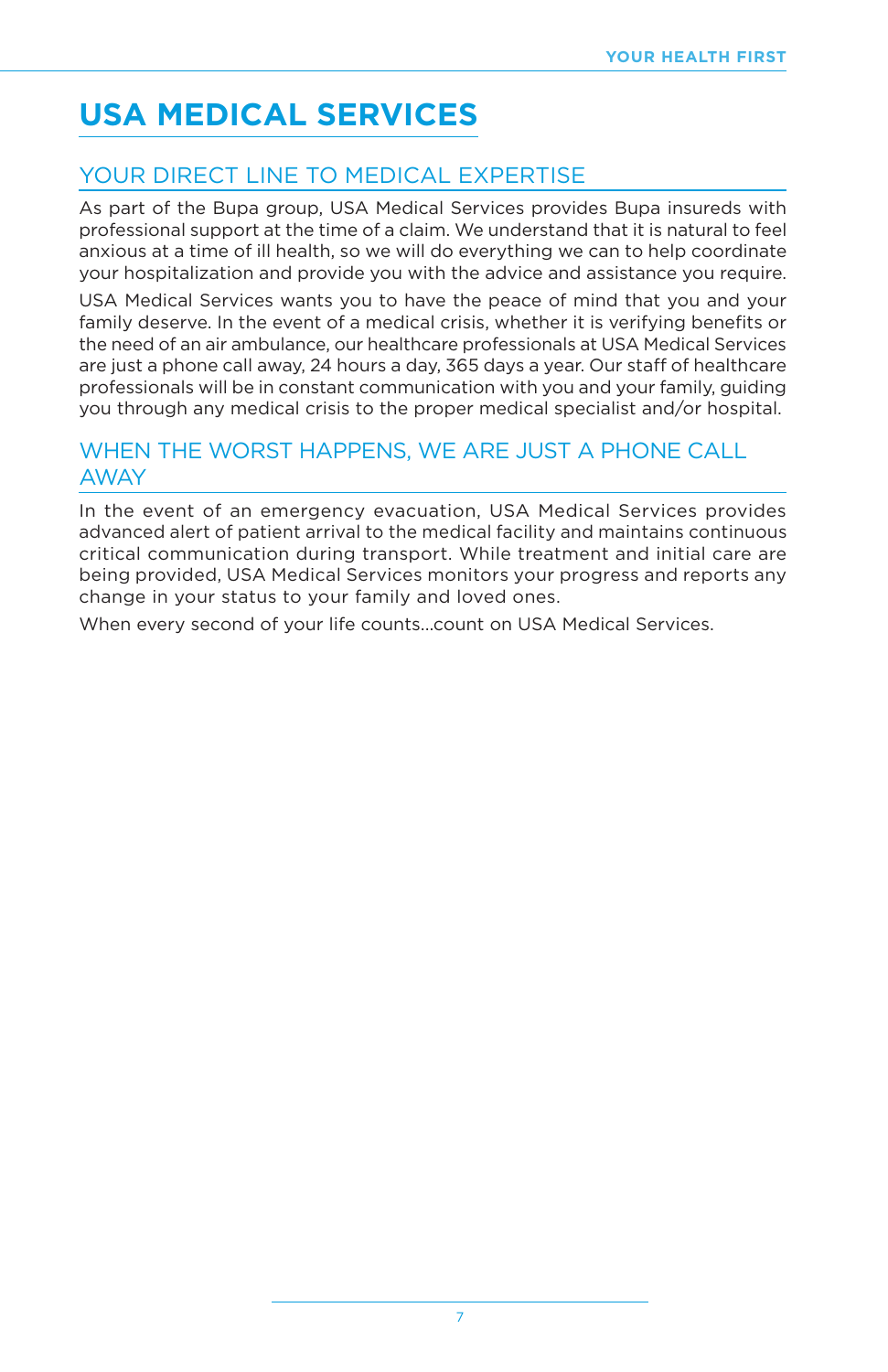## **CONTACTING US**

### DO YOU NEED HELP?

Our customer service team is available Monday through Friday from 9:00 A.M. to 5:00 P.M. (EST) to help you with:

- Questions about your coverage
- Making changes to your coverage
- Updating your personal information

Visit My Bupa in our display options www.bupasalud.com/MyBupa

Tel: +1 (305) 270 3944 Fax: +1 (305) 270 3948

#### **MEDICAL EMERGENCIFS**

In the event of a medical emergency outside of our usual business hours, please contact the USA Medical Services team at:

Tel: +1 (305) 275 1500 Fax: +1 (305) 275 1518 www.bupasalud.com/MyBupa

Mailing/Claims please submit your request through Mi Bupa, www.bupasalud.com/MiBupa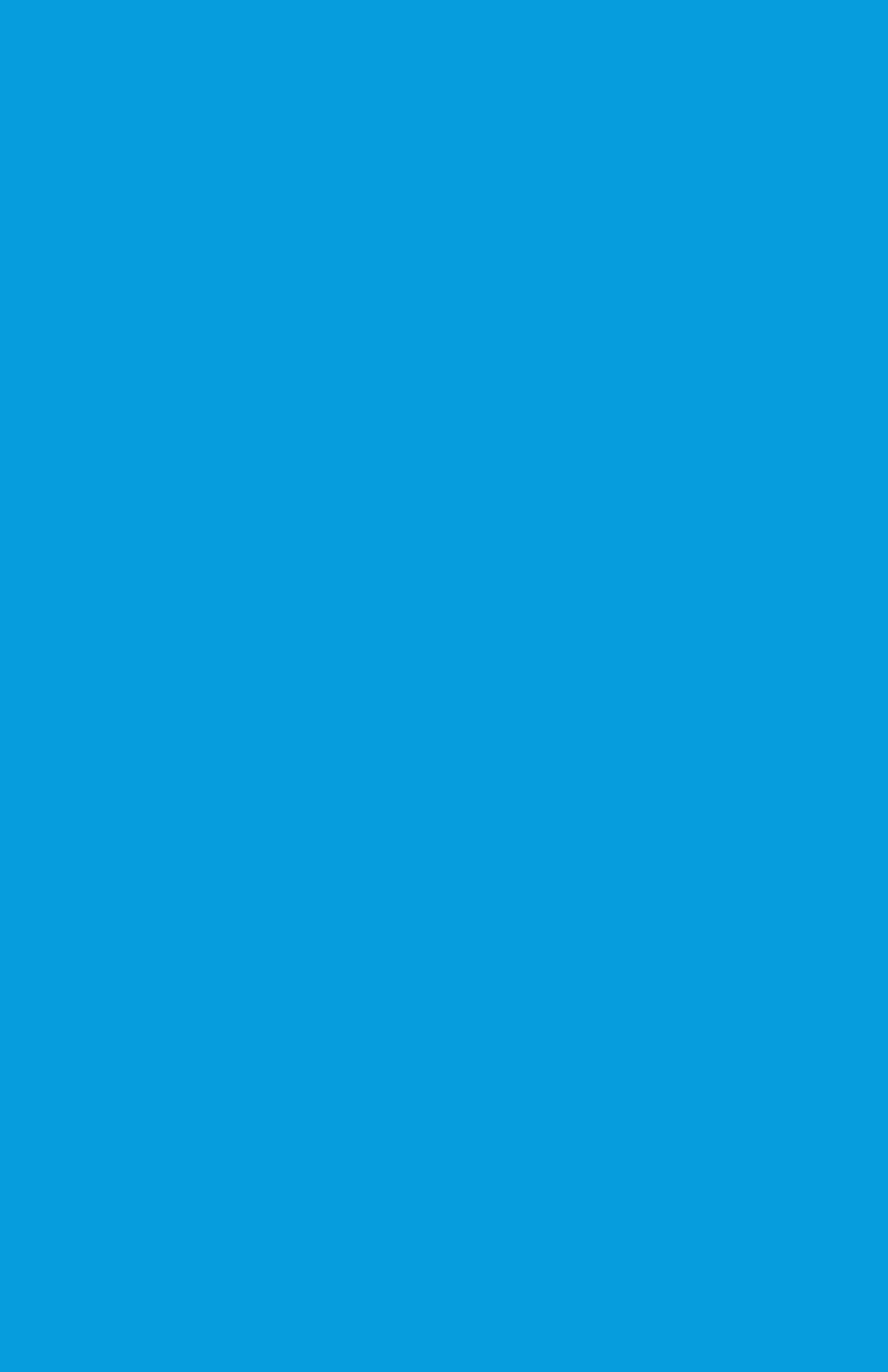# YOUR REIMBURSEMENT

Before reimbursement can be paid out, you must meet the deductible you have chosen. Therefore, when presenting a claim, the reimbursable expenses up to the current maximum benefits will be first applied to your deductible. After that, reimbursements will be paid to you in accordance with the Table of benefits.

In the event that the hospitalization takes place in the United States of America or Canada, the co-insurance will be deducted from the reimbursement.

Please note that all reimbursements are paid in accordance with the Usual, Customary, and Reasonable (UCR) fees for the specific service. UCR is the maximum amount the company will consider eligible for payment, adjusted for a specific region or geographical area.

Please see the policy conditions for a comprehensive description of the covered benefits and of the conditions that apply to the insurance.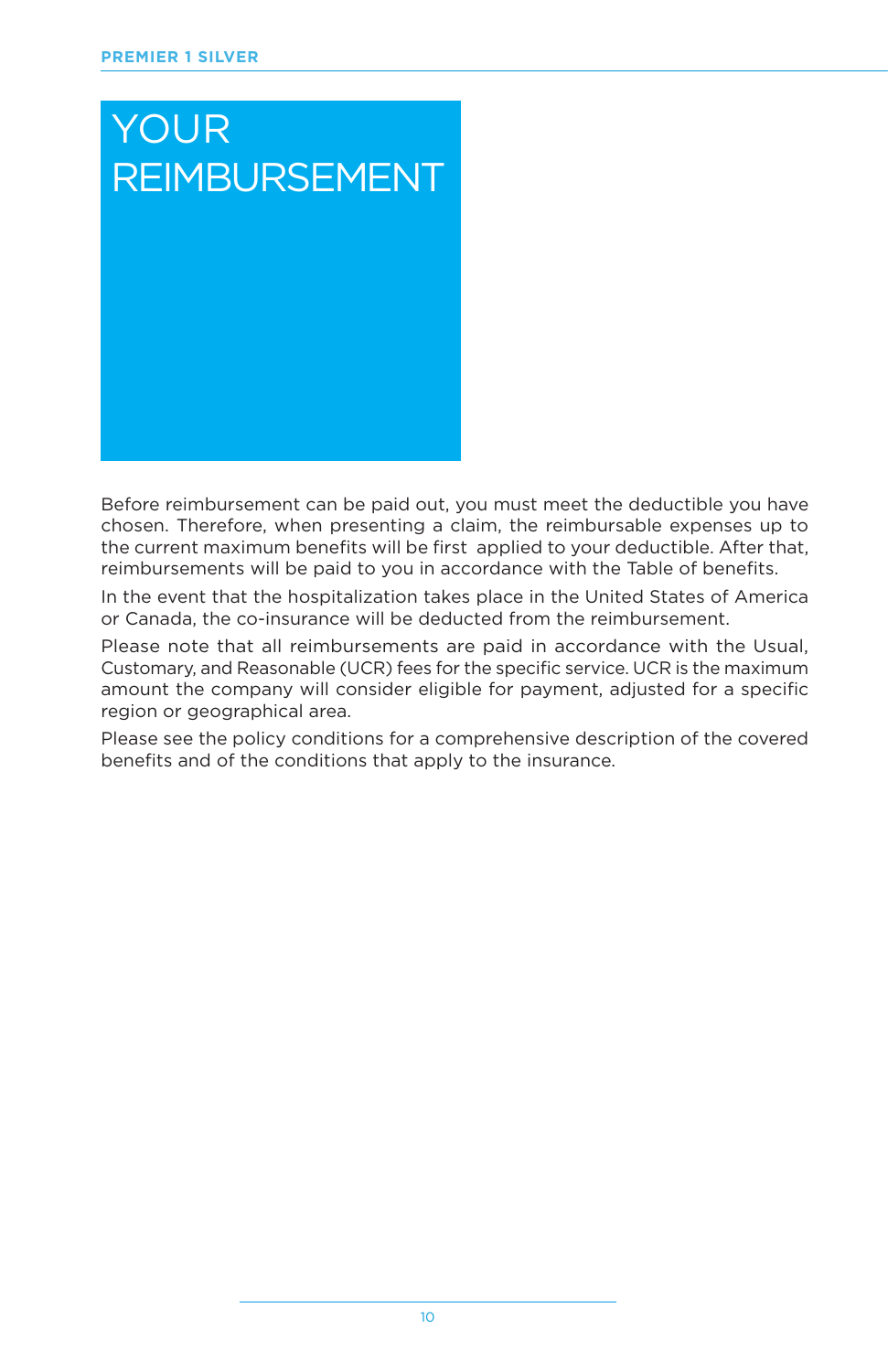#### WAITING PERIOD

As a general rule there is a waiting period of 4 weeks from the policy commencement date before coverage will be effective. However, there are certain exceptions to this rule:

- If you transfer from another equivalent international medical insurance, the 4-week waiting period will not apply.
- In the event of injury or serious acute illness, you are covered immediately.
- Expenses related to pregnancy and childbirth are covered when the insurance has been in effect for 10 months.

#### HOSPITALIZATION

If you are hospitalized, we must be notified immediately either by yourself, your family, your physician, or the hospital. We must receive a medical report including date of first symptom, date of admission, diagnosis, treatment, and the expected date of discharge.

When notified in advance, we will send a guarantee of payment to the hospital in accordance with the coverage you have chosen. We will then settle the bills directly with the hospital, and you can concentrate fully on your recovery.

From our many years of experience of working with hospitals, we know that there are many practical details to be dealt with before being admitted to a hospital. If you wish, we can take care of the details of the admission procedure in connection with non-acute hospitalizations.

#### OTHER TREATMENT

Non-hospitalization treatment, such as medical consultations and exams, should be paid by the policyholder before claiming reimbursement.

The original and itemized invoice indicating the diagnosis and your policy number should then be sent to the company together with a completed claim form.

Upon receipt of the completed claim form we will process your claim and reimburse you in U.S. dollars (US\$).

- Official, original and itemized bills and receipts
- A completed claim form

Upon receipt of the completed claim form, we will process your claim and reimburse you in U.S. dollars (US\$).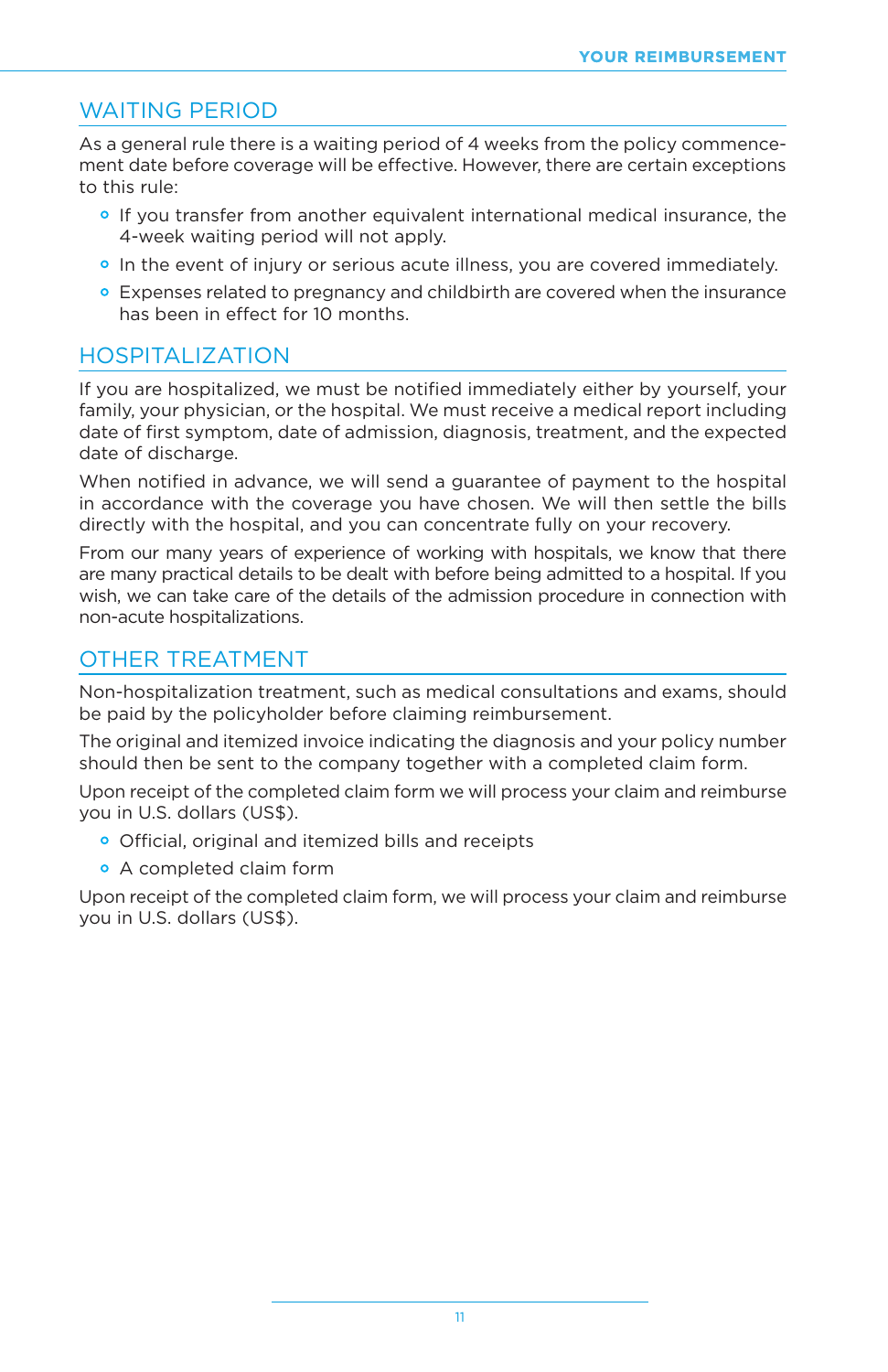

Expenses will be reimbursed according to the following rates. Benefits will be paid when the total reimbursable amount exceeds the selected deductible. The Table of benefits forms part of the Policy conditions. Please read both the Table of benefits and the Policy conditions carefully and review the glossary at the end of this Membership guide, where certain terms are defined or explained further.

All amounts are expressed in U.S. dollars (US\$).

All reimbursements are paid in accordance with the Usual, Customary, and Reasonable (UCR) fees for the specific service. UCR is the maximum amount the company will consider eligible for payment, adjusted for a specific region or geographical area.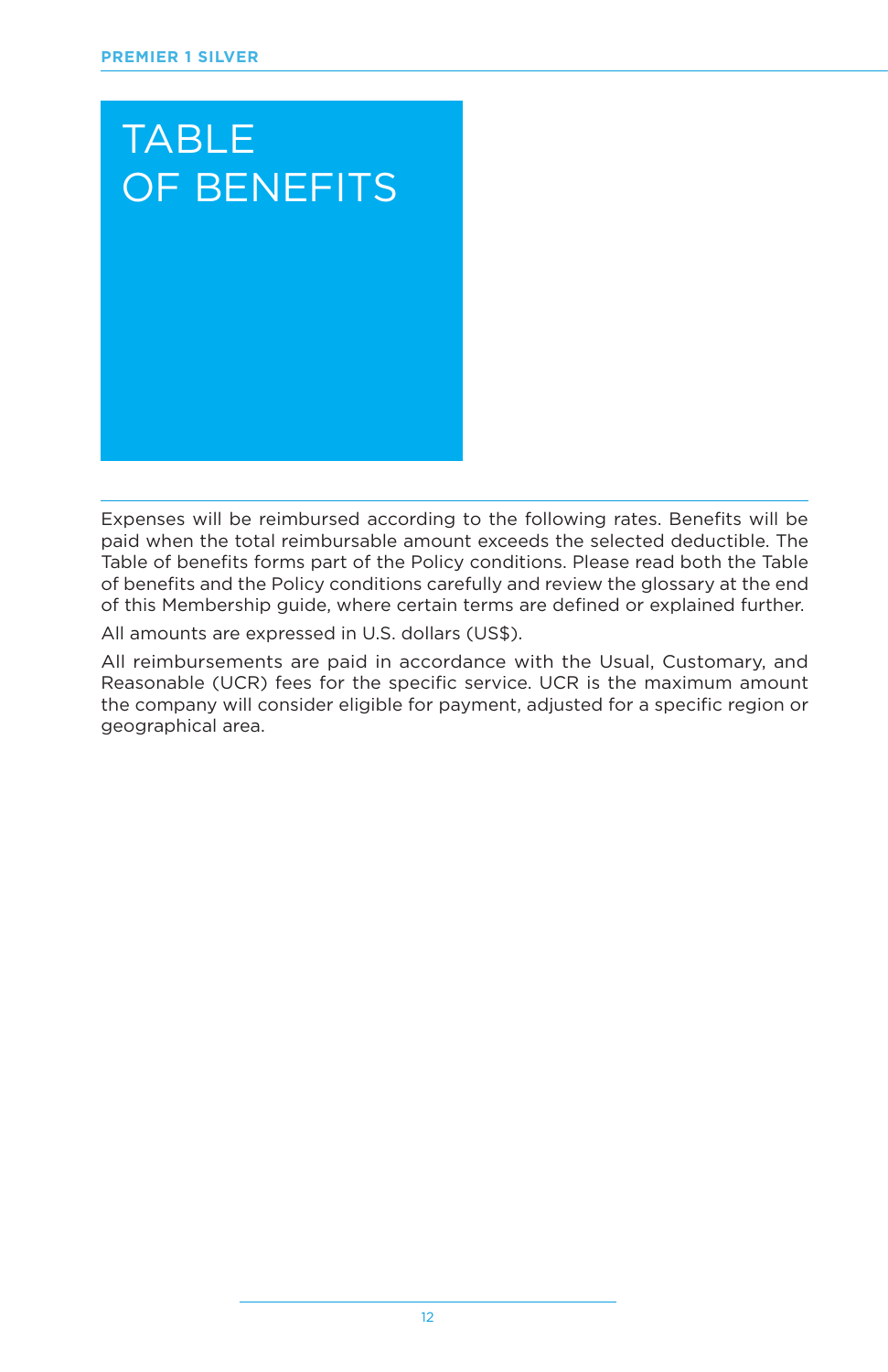| Maximum coverage per person, per policy year                                                                                                                                                                                                                                                                                         | US\$250,000 |
|--------------------------------------------------------------------------------------------------------------------------------------------------------------------------------------------------------------------------------------------------------------------------------------------------------------------------------------|-------------|
| Hospitalization benefits and limitations                                                                                                                                                                                                                                                                                             |             |
| Private or semi-private room, per day<br>(max. 240 consecutive days)                                                                                                                                                                                                                                                                 | US\$325     |
| Intensive care room, per day for max. 180 consecutive days                                                                                                                                                                                                                                                                           | US\$1,000   |
| Surgery                                                                                                                                                                                                                                                                                                                              | 100%        |
| Anesthesia                                                                                                                                                                                                                                                                                                                           | 100%        |
| Medical treatment, laboratory tests, X-rays                                                                                                                                                                                                                                                                                          | 100%        |
| Medicine treatment during a stay in hospital                                                                                                                                                                                                                                                                                         | 100%        |
| Chemotherapy and radiation for treatment of cancer                                                                                                                                                                                                                                                                                   | 100%        |
| Dialysis for treatment of kidney failure                                                                                                                                                                                                                                                                                             | 100%        |
| Prostheses, corrective devices and medical<br>appliances which are medically required and<br>implanted during surgery                                                                                                                                                                                                                | 100%        |
| Transplant procedures, lifetime max. per diagnosis and<br>course of treatment, all inclusive. Coverage for human<br>organs, tissue, and cells only. Both the transplant<br>procedure and the procurement of the organ must be<br>pre-approved by the company.                                                                        | US\$150,000 |
| Acute emergency dental treatment due to serious accident<br>requiring hospitalization, In case of doubt, the decision will<br>be left with the company's dental consultant.                                                                                                                                                          | 100%        |
|                                                                                                                                                                                                                                                                                                                                      |             |
| Pregnancy, maternity, and birth benefits and limitations                                                                                                                                                                                                                                                                             |             |
| Normal delivery, complicated delivery, caesarean delivery,<br>and pre-natal, including vitamins for pregnancy, and<br>non-invasive genetic prenatal screening (free fetal DNA<br>screening); and postnatal treatment, per pregnancy.                                                                                                 | US\$2,250   |
| Medically prescribed cesarean delivery, prenatal care,<br>including vitamins for pregnancy, and non-invasive<br>genetic prenatal screening (free fetal DNA detection); and<br>postnatal care, per pregnancy.                                                                                                                         | US\$4,000   |
| This benefit is subject to deductible, but not to co-insurance.                                                                                                                                                                                                                                                                      |             |
| Hospital/clinic out-patient benefits and limitations                                                                                                                                                                                                                                                                                 |             |
| Out-patient surgery in hospital/clinic                                                                                                                                                                                                                                                                                               | 100%        |
| One-day pre-surgical examination for a scheduled surgery                                                                                                                                                                                                                                                                             | 100%        |
| Emergency room treatment for acute illness or accident                                                                                                                                                                                                                                                                               | 100%        |
| Urgent Care Facilities or Walk-in Clinics in the U.S.A.<br>Expenses derived from treatment in emergency care<br>centers and convenience clinics in the United States of<br>America that are necessary to treat an injury, illness or<br>medical condition covered under the policy 100%<br>· US\$50 copay<br>• No deductible applies | 100%        |
| Chemotherapy, radiation, and dialysis                                                                                                                                                                                                                                                                                                | 100%        |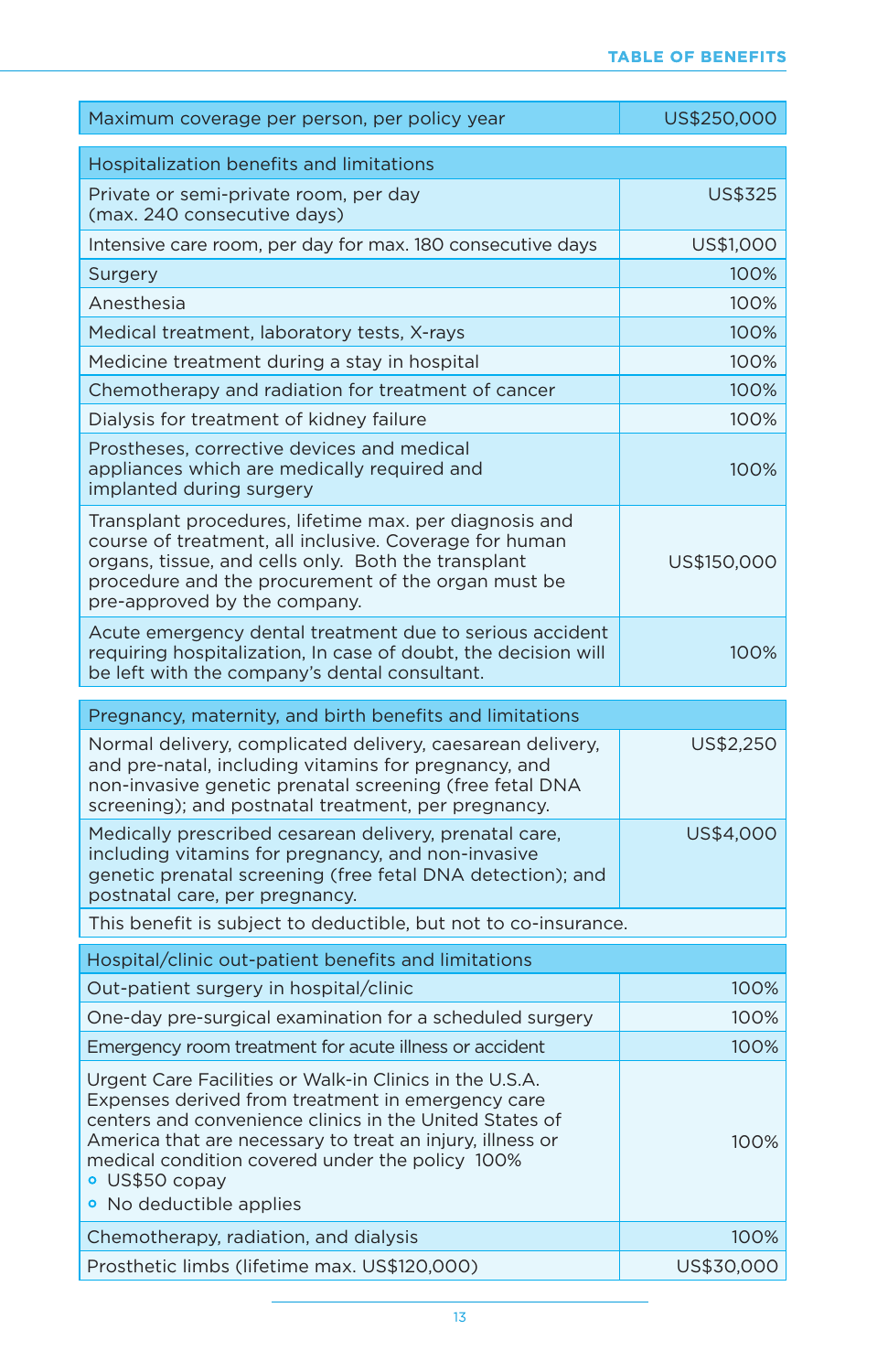| Prescribed rehabilitation benefits and limitations                                                                                                                                                                                    |                                                  |
|---------------------------------------------------------------------------------------------------------------------------------------------------------------------------------------------------------------------------------------|--------------------------------------------------|
| Medically prescribed rehabilitation at an authorized<br>rehabilitation center for hospitalization due to serious<br>accident/illness, all inclusive, max. per day, max. 30 days<br>per incident. Must be pre-approved by the company. | <b>US\$275</b>                                   |
|                                                                                                                                                                                                                                       |                                                  |
| Home nursing benefits and limitations                                                                                                                                                                                                 |                                                  |
| Medically prescribed home nursing by a registered nurse<br>following hospitalization due to serious accident/illness, all<br>inclusive, max. per day, max. 30 days per incident. Must be<br>pre-approved by the company.              | <b>US\$100</b>                                   |
|                                                                                                                                                                                                                                       |                                                  |
| Non-hospitalization benefits and limitations                                                                                                                                                                                          |                                                  |
| Doctor visits, max. per consultation<br>Specialist visits, max. per consultation<br>Surgical intervention during consultation<br>Max. 30 consultations with doctors or specialists per<br>policy year.                                | <b>US\$50</b><br><b>US\$50</b><br><b>US\$400</b> |
| Echocardiography, ultrasound, etc., max. per exam                                                                                                                                                                                     | <b>US\$350</b>                                   |
| MRI scan, max. per scan                                                                                                                                                                                                               | <b>US\$375</b>                                   |
| CAT scan, max. per scan                                                                                                                                                                                                               | <b>US\$400</b>                                   |
| Endoscopy (gastroscopy, colonoscopy, cystoscopy)<br>max. per exam                                                                                                                                                                     | US\$375                                          |
| X-rays, max. per exam                                                                                                                                                                                                                 | <b>US\$200</b>                                   |
| Laboratory, max. per exam                                                                                                                                                                                                             | <b>US\$150</b>                                   |
| Vaccines (medically required as a part of national<br>immunization programs)<br>• No deductible applies<br>• Subject to 20% coinsurance                                                                                               | <b>US\$150</b>                                   |

| Ground transportation benefits and limitations           |         |
|----------------------------------------------------------|---------|
| Emergency transportation to hospital by ground ambulance | US\$700 |

| Air ambulance benefits and limitations                                                                                                                                                                                                                                                                                                                                                                                                                                                                                                     |            |
|--------------------------------------------------------------------------------------------------------------------------------------------------------------------------------------------------------------------------------------------------------------------------------------------------------------------------------------------------------------------------------------------------------------------------------------------------------------------------------------------------------------------------------------------|------------|
| Emergency air ambulance transportation services, max.<br>per person, per policy year<br>Includes:<br>• Air ambulance transportation to the nearest suitable<br>location in the event of a serious and acute illness or<br>injury where no qualified treatment can be obtained<br>locally.<br>• Expenses for a family member or friend accompanying<br>the insured during transportation.<br>• Expenses for the return journey home upon comple-<br>tion of the treatment<br>Air ambulance services must be pre-approved by the<br>company. | US\$15,000 |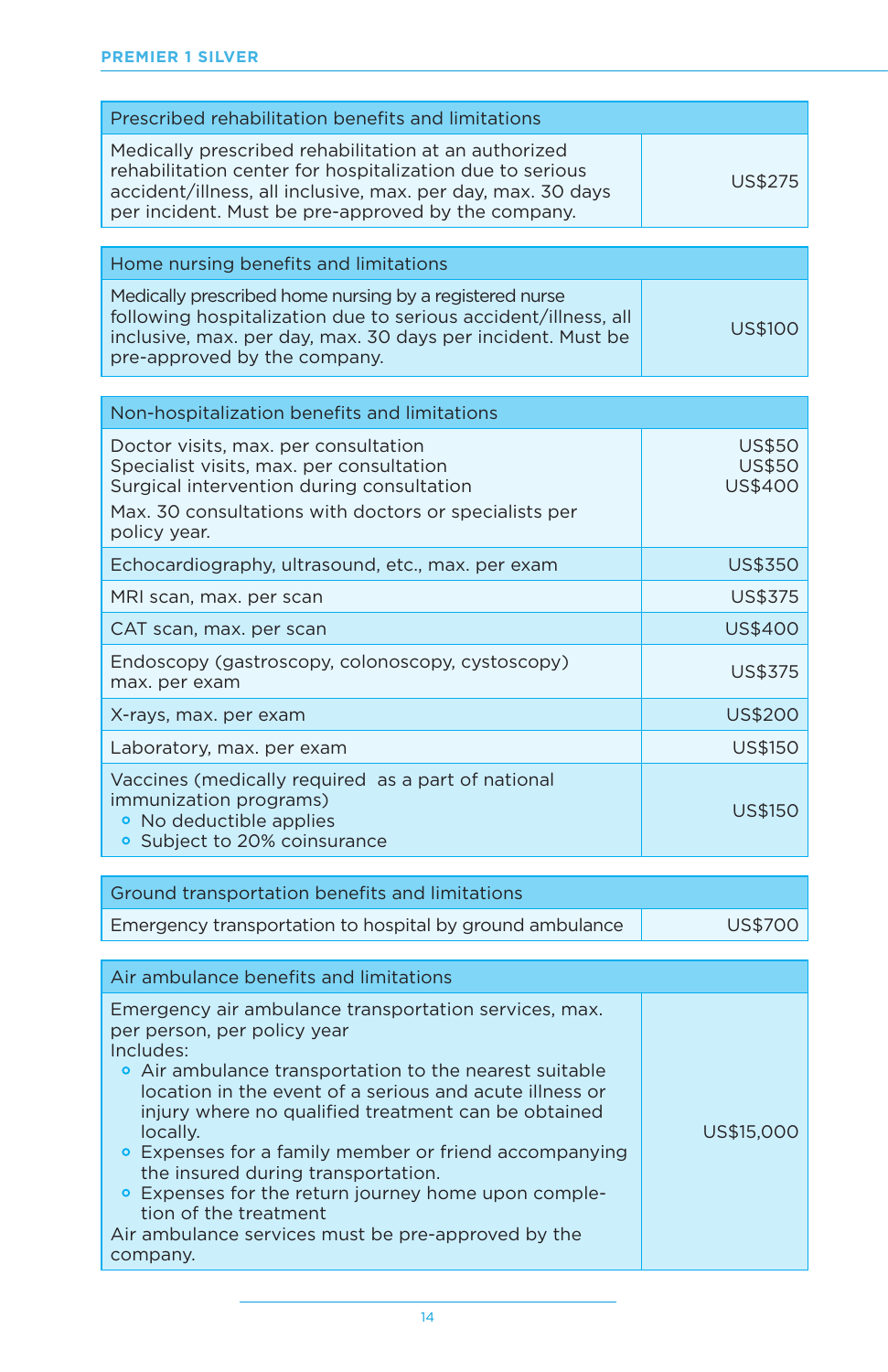| Air ambulance supplement (not automatically included)<br>Only for current policyholders of the air ambulance supplement                                                                                                                                                                                                                                                                               |            |
|-------------------------------------------------------------------------------------------------------------------------------------------------------------------------------------------------------------------------------------------------------------------------------------------------------------------------------------------------------------------------------------------------------|------------|
| Maximum coverage per person, per policy year<br>Includes:<br>• Emergency air ambulance transportation services<br>• Emergency air travel expenses for spouse to visit the<br>insured hospitalized abroad<br>• In case of death, transportation of the deceased and<br>statutory arrangements, such as embalmment and zinc<br>coffin<br>Air ambulance services must be pre-approved by the<br>company. | US\$50,000 |
|                                                                                                                                                                                                                                                                                                                                                                                                       |            |

| Online services |                                                    |  |
|-----------------|----------------------------------------------------|--|
|                 | • A complete overview of your policy               |  |
|                 | • A copy of your application                       |  |
|                 | • The status on the reimbursement of recent claims |  |
|                 | • Online premium payments and receipts             |  |
|                 | • Change your demographic information              |  |
|                 |                                                    |  |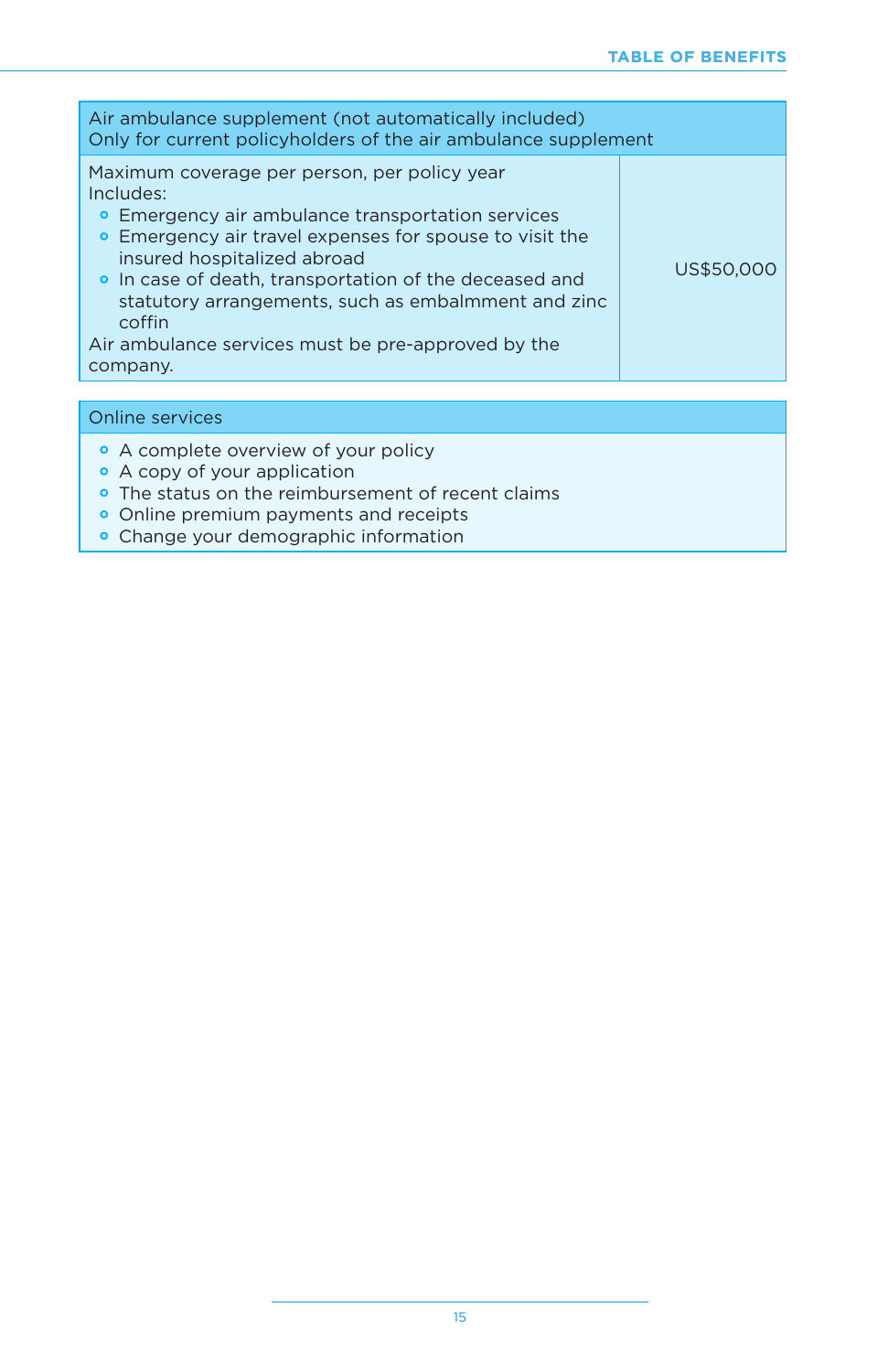# **POLICY CONDITIONS**

#### ART. 1 ACCEPTANCE OF THE INSURANCE

- **1.1** Bupa Insurance Limited, hereinafter called the company, shall decide whether the insurance can be accepted. In order for the insurance to be accepted and the company to become your insurer, the application must be approved by the company and the necessary premium paid to the company.
- **1.2** In order for the insurance to be accepted by the company, an application must be submitted prior to the applicant attaining the age of 75 (seventy-five). The company has the right to waive this requirement in exceptional cases.
- **1.3** In order for the insurance to be accepted by the company on standard terms, the applicant must be of sound health at the time of acceptance and must not suffer nor have suffered from any recurring disease, illness, injury, bodily infirmity or physical disability.
- **1.4** If the conditions in Art. 1.3 are not met, the company may offer the insurance on special terms. If the company decides to offer the insurance on special terms, the policyholder will receive a policy schedule in which these terms are stated.
- **1.5** In the event of a change in the applicant's state of health after the application has been signed and before the company's approval thereof, the applicant shall be under the obligation to notify the company of such change immediately.

#### ART. 2 COMMENCEMENT DATE

**2.1** The insurance shall be valid as of the date on which the application is approved by the company. The date of commencement is stated in the policy schedule. The company may agree on another date with the policyholder.

#### ART. 3 WAITING PERIODS IN CONNECTION WITH NEW INSURANCE CONTRACTS

**3.1** When a new insurance contract is entered into, the right to reimbursement under the new insurance contract shall only take effect 4 (four) weeks after the date of commencement of the insurance. However, this does not apply when the policyholder can prove simultaneous transference from an equivalent insurance with another international health insurance company.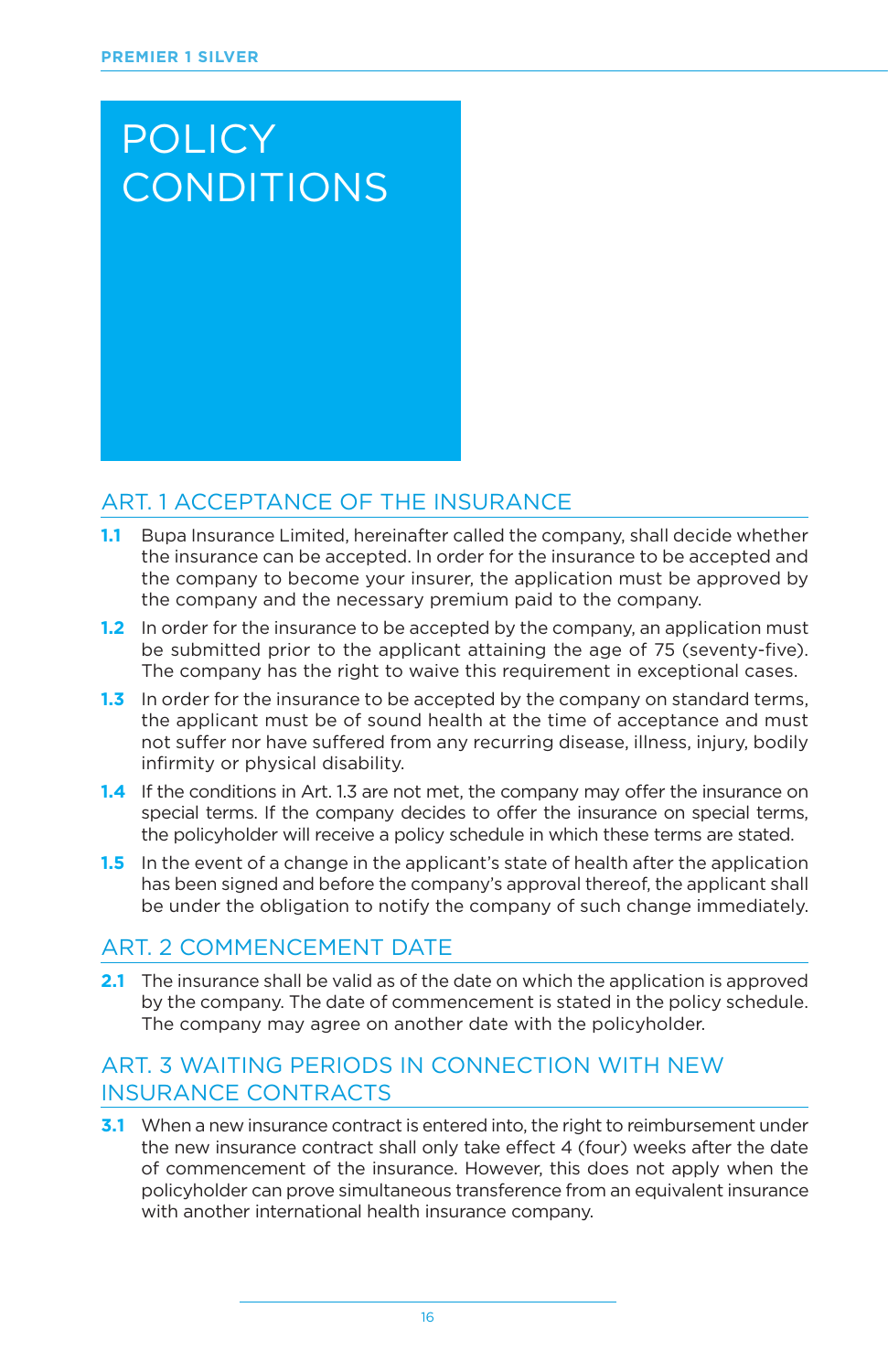- **3.2** In the event of acute and serious illness and serious injury, the right to reimbursement shall, however, take effect concurrently with the date of commencement of the insurance.
- **3.3** However, for pregnancy and childbirth and consequences thereof the right to reimbursement shall only take effect 10 (ten) months after the date of commencement of the insurance.
- **3.4** The insured may change his/her insurance coverage to another type of coverage as from a policy anniversary by giving one month's written notice to the company and subject to proof of insurability according to Art. 1.
- **3.5** The company will process the extension of coverage as a new application in accordance with Art. 1.

#### ART. 4 WHO IS COVERED BY THE INSURANCE?

- **4.1** The insurance shall cover the insured person(s) named in the policy schedule, including children registered therein.
- **4.2** An application form must be submitted for newborn children.
- **4.3** If the insurance of one of the parents has been valid for a minimum of 10 (ten) months, newborn children of the parent can be insured, regardless of Art. 1.3, without submitting an application, please see Art. 8.2 h. A copy of the birth certificate must be submitted within 3 (three) months after the birth. If the birth certificate is not submitted to the company within 3 (three) months after the birth, a medical questionnaire must be submitted for the child, who has to undergo the standard underwriting procedure according to Art. 1. Registration of the child will take place from the date the medical questionnaire has been signed.

#### ART. 5 WHERE IS COVERAGE PROVIDED?

- **5.1** The insurance shall provide worldwide coverage unless otherwise stated in the policy schedule.
- **5.2** We and/or our applicable related subsidiaries and affiliates will not engage in any transactions with any parties or in any countries where otherwise prohibited by U.S. law or other law applicable to the company. Please contact USA Medical Services for more information about this restriction.

#### ART. 6 WHAT IS COVERED BY THE INSURANCE?

- **6.1** The insurance shall cover the insured's medical expenses in accordance with the coverage chosen and the applicable reimbursement rates. The valid reimbursement rates are stated in the Table of benefits.
- **6.2** Reimbursement shall be paid following the company's approval of the expenses as being covered by the insurance after a fully completed claim form with original, receipted and itemized bills enclosed has been submitted to the company.
- **6.3** Once the covered expenses have met the annual deductible, the reimbursable amount will be paid. The deductible shall be reduced with amounts not exceeding the maximum reimbursement rates specified in the valid Table of benefits. The deductible shall apply per person per policy year. Each hospitalization in the United States of America and Canada is subject to co-insurance. Once the applicable deductible and specific limits have been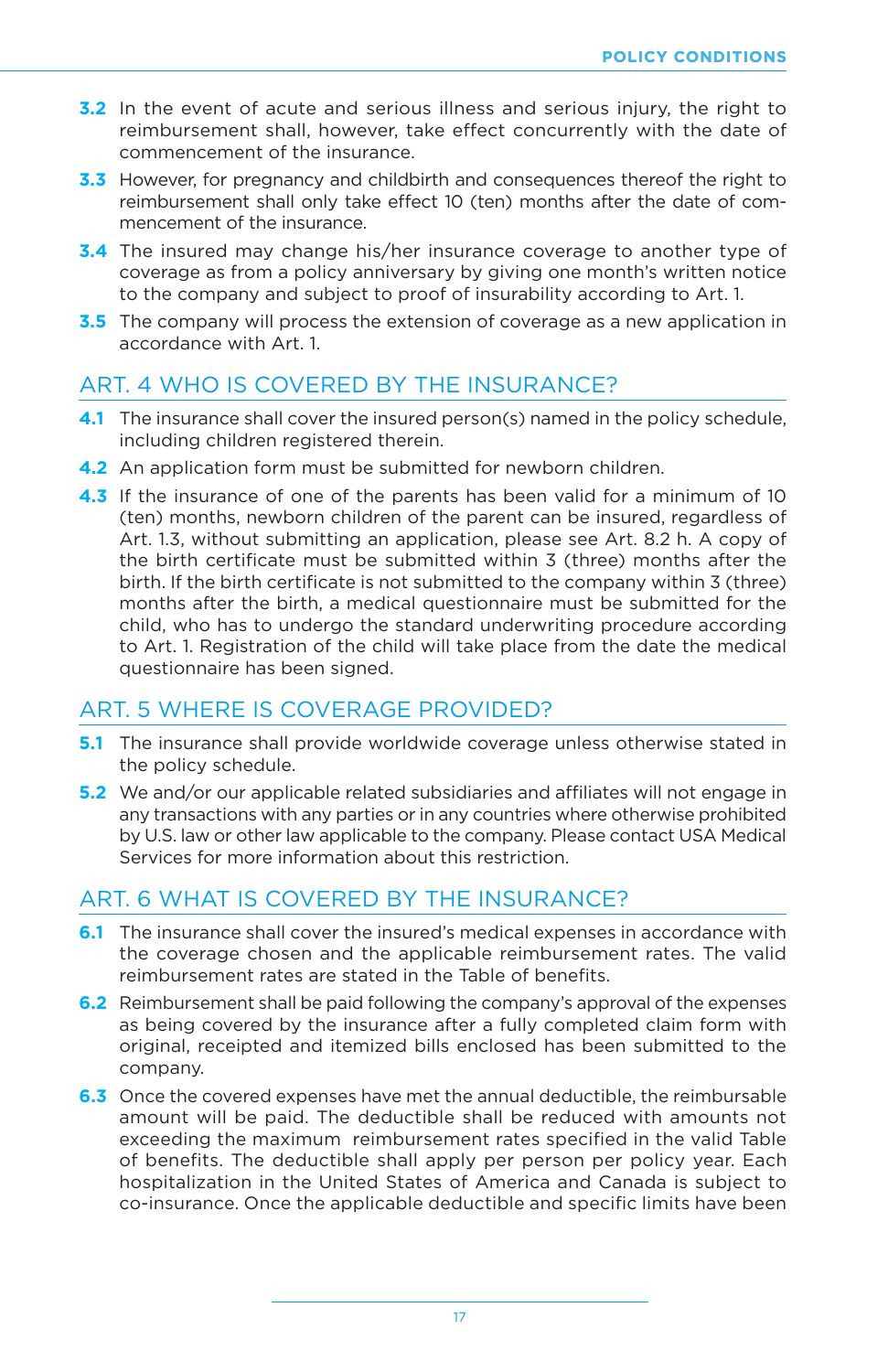met, the company will reimburse 80% (eighty percent) of the first US\$5,000 (five thousand dollars) and 100% (one hundred percent) of sums in excess of US\$5,000 (five thousand dollars) up to the relevant reimbursement rates.

- **6.3.1** When a benefit has a maximum reimbursement rate, the expenses will first be applied to the selected deductible. Once the expenses exceed the deductible amount, the company will pay the difference between the amount of expenses applied to the deductible and the total expenses up to the benefit limit stated in the Table of benefits.
- **6.3.2** In case of a serious accident that requires immediate hospitalization for 24 (twenty-four) hours or more, no deductible or co-insurance shall apply for the period of the first hospitalization only.
- **6.4** Physicians, specialists, etc. performing the treatment must have authorization in the country of practice. Furthermore, the method must be approved by the public health authorities in the country where the treatment takes place. Methods of treatment not yet approved by the public health authorities, but under scientific research will only be covered if approved in advance by the company's medical consultants.
- **6.5** In no event shall the amount of reimbursement exceed the amount shown on the bill. If the insured receives reimbursement from the company in excess of the amount to which the insured is entitled, the insured shall be under the obligation to repay the company for the excess amount immediately, otherwise the company will set off the excess amount in any other account between the insured and the company.
- **6.6** Reimbursements shall be limited to the usual, customary and reasonable charges in the area or the country in which the treatment is provided.
- **6.7** Any discount, which has been negotiated directly between the company and providers, will be specifically used by the company for the overall benefit of the insured persons within the insurance product as a whole.
- **6.8** Any ex-gratia payments are entirely at the company's discretion. If the company decides to make a payment to which the insured is not entitled under the insurance, the insured accepts it as a one-time decision only. The company is not waiving any of the policy conditions, and the company is not obligated in any way to continue making payments for similar or identical treatments not covered under the insurance.

Ex-gratia payments will still count towards the insured's annual maximum coverage, per person, per policy year.

- **6.9** Prostheses (excluding prosthetic limbs), corrective devices, and medical appliances will be covered 100% (one hundred percent) when they are medically required and implanted during surgery. Coverage for prosthetic limbs is limited to the maximum benefit described in Art. 6.9.1.
	- **6.9.1** Prosthetic limb devices include artificial arms, hands, legs, and feet, and are covered up to a maximum of US\$30,000 (thirty thousand dollars) per person, per policy year, with a lifetime maximum of US\$120,000 (one hundred twenty thousand dollars). The benefit includes all the costs associated with the procedure, including any therapy related to the usage of the new limb.

Prosthetic limbs will be covered when the individual is capable of achieving independent functionality or ambulation with the use of the prosthesis and/or prosthetic limb device, and the individual does not have a significant cardiovascular, neuromuscular, or musculoskeletal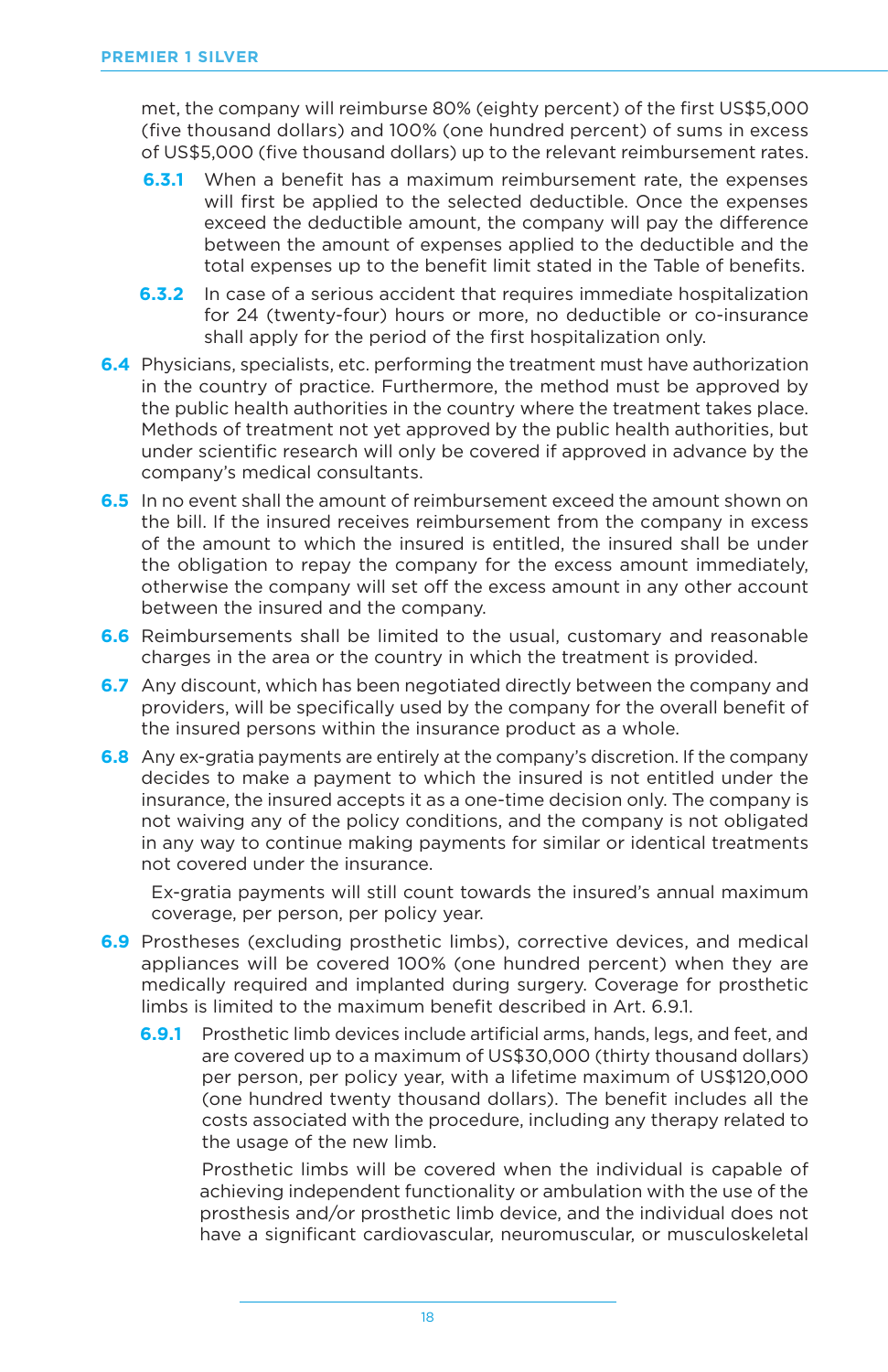condition which would be expected to adversely affect or be affected by the use of the prosthetic device (i.e., a condition that may prohibit a normal walking pace).

Repair of the prosthetic limb is covered only when anatomical or functional change or reasonable wear and tear renders the item nonfunctional and the repair will make the equipment usable.

Replacement of the prosthetic limb is covered only when anatomical or functional change or reasonable wear and tear renders the item nonfunctional and non-reparable.

Initial coverage, repair, and/or replacement of prosthetic limbs must be pre-approved by the company.

- **6.10** Coverage for transplantation of human organs, cells, and tissue is provided up to the maximum amount payable stated in the Table of benefits, after the applicable deductible. This transplant benefit begins once the need for transplantation has been determined by a physician, has been certified by a second surgical or medical opinion, and has been approved by the company, and is subject to all the terms, provisions, and exclusions of the policy. This benefit includes:
	- (a) Pre-transplant care, which includes those services directly related to evaluation of the need for transplantation, evaluation of the Insured for the transplant procedure, and preparation and stabilization of the Insured for the transplant procedure.
	- (b) Pre-surgical workup, including all laboratory and X-ray exams, CT scans, Magnetic Resonance Imaging (MRI's), ultrasounds, biopsies, scans, medications, and supplies.
	- (c) The costs of procurement, transportation, and harvesting of the organ, cells, or tissue, including bone marrow, stem cell, or cord blood storage or banking.
	- (d) Post-transplant care including, but not limited to any medically necessary follow-up treatment resulting from the transplant and any complications that arise after the transplant procedure, whether a direct or indirect consequence of the transplant.
	- (e) Any medication or therapeutic measure used to ensure the viability and permanence of the transplanted organ, cells, or tissue.
	- (f) Any home health care, nursing care (e.g. wound care, infusion, assessment, etc.), emergency transportation, medical attention, clinic or office visits, transfusions, supplies, or medication related to the transplant.

#### ART. 7 AIR AMBULANCE

- **7.1** For coverage of air ambulance the special conditions listed below shall also apply.
	- **7.1.1** The sum insured for air ambulance coverage is stated in the Table of benefits.
	- **7.1.2** Reimbursement shall be paid for reasonable expenses incurred by the insured for air ambulance transportation in the event of acute serious illness or serious injury. Transportation shall be to the nearest suitable place of treatment and only if no qualified treatment can be obtained locally.
	- **7.1.3** Coverage shall be provided subject to the treating physician and the company's medical consultant agreeing on the necessity of transferring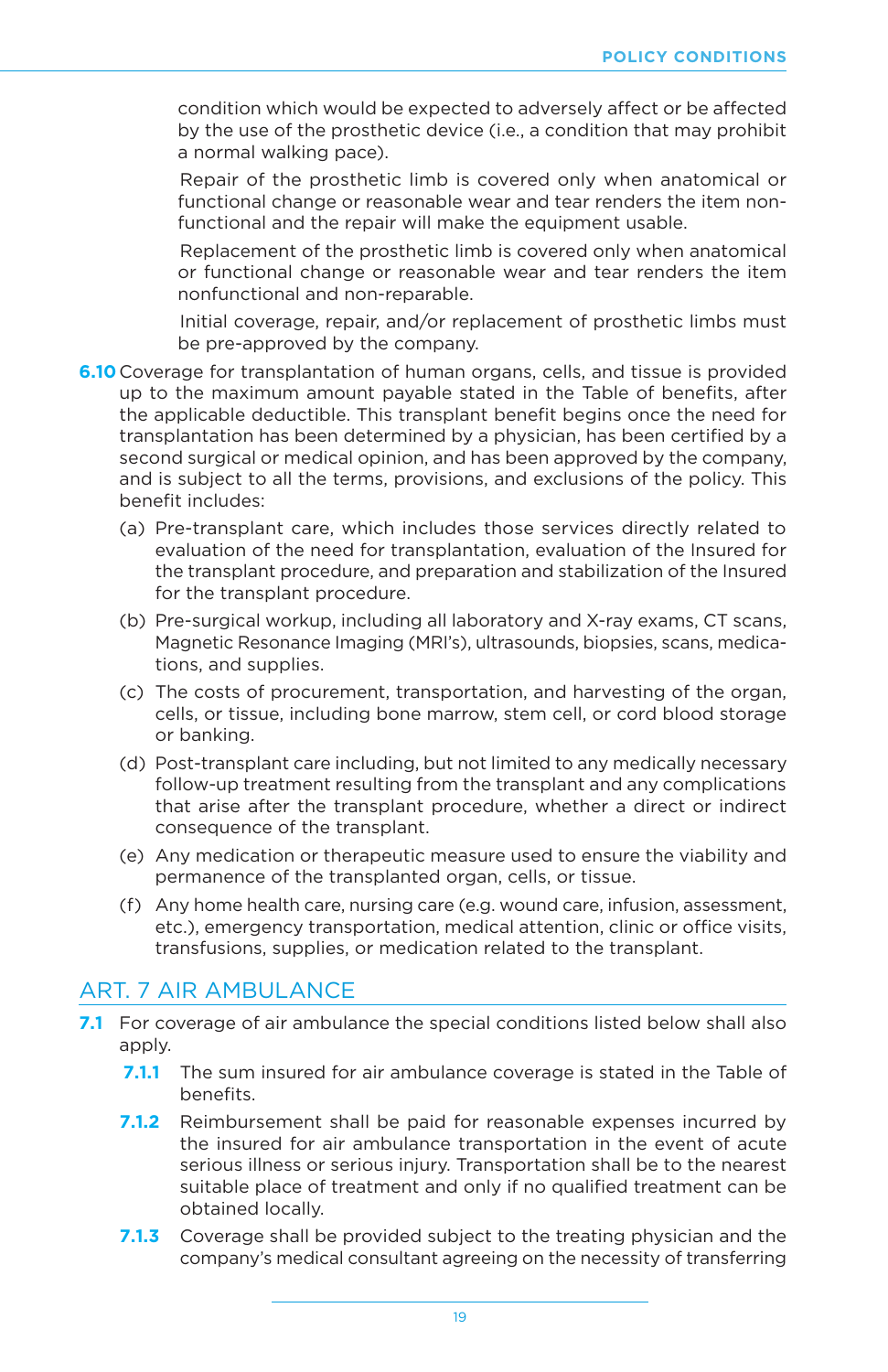the insured, and agreeing on whether the insured should be transferred to his/her country of residence or to the nearest suitable place of treatment.

- **7.1.4** The insurance shall cover reasonable and necessary transportation expenses for one person accompanying the insured.
- **7.1.5** Only one transportation is covered in connection with one course of an illness.
- **7.1.6** Air ambulance coverage shall only apply if the illness is covered under the insurance.
- **7.1.7** In the event that the insured is transported for the purpose of receiving treatment, he/she and the accompanying person, if any, shall be reimbursed for the expenses for a return journey to the insured's place of residence. The return journey shall be made at the latest 90 (ninety) days after the treatment has been completed. Coverage shall only be provided for travelling expenses equivalent to the cost of an airplane ticket on economy class, as a maximum.
- **7.1.8** In the event that the insured has received treatments covered by the insurance, but now has reached the terminal phase, he/she and the accompanying person, if any, shall be reimbursed for the expenses of the return journey to the insured's place of residence.
- **7.1.9** The company cannot be held liable for any delays or restrictions in connection with the transportation caused by weather conditions, mechanical problems, restrictions imposed by public authorities or by the pilot or any other condition beyond the company's control.
- **7.2** The extended air ambulance coverage can only be taken out as a supplement to a Premier 1 Silver international medical plan.
- **7.3** In the event of the insured's hospitalization abroad, compensation shall be paid for expenses incurred by the insured's spouse for emergency air travel to the place of hospitalization.
	- **7.3.1** In the event of death, expenses shall be reimbursed for home transportation of the deceased and for the statutory arrangements such as embalming and a zinc coffin. The next-of-kin have the following options:
		- a) cremation of the deceased and home transportation of the urn, or
		- b) home transportation of the deceased.
	- **7.3.2** Covered expenses include one return transportation on economy class during the first week of hospitalization.
	- **7.3.3** The expenses shall only be compensated under the air ambulance supplementary insurance.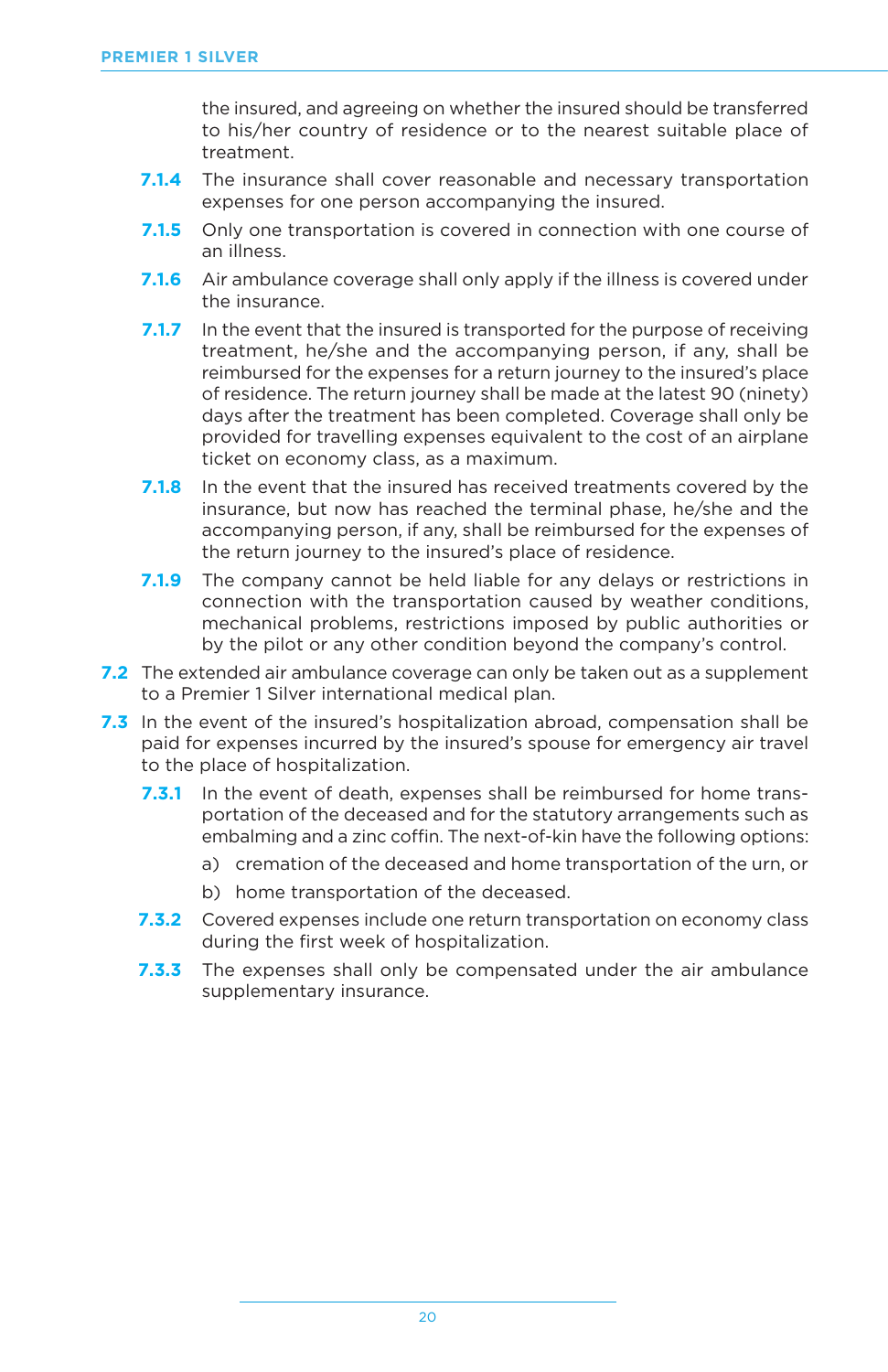#### ART. 8 EXCLUSIONS AND LIMITATIONS

- **8.1** The insurance shall not cover medical expenses incurred for any disease, illness or injury known to the policyholder and/or the insured at the time of application, unless agreed upon with the company.
- **8.2** Furthermore the company shall not be liable to pay reimbursement for expenses which concern, are due to or are incurred as a result of:
	- a) cosmetic surgery and treatment unless medically prescribed and approved by the company;
	- b) obesity surgery;
	- c) venereal diseases, AIDS, AIDS-related diseases and diseases relating to HIV antibodies (HIV positive). However, diseases relating to AIDS and HIV antibodies (HIV positive) are covered, if provably caused by a blood transfusion received after the commencement of the policy. The HIV-virus will also be covered if provably contracted as the result of an accident occurring during the course of the following occupations only: doctors, dentists, nurses, laboratory personnel, ancillary hospital workers, medical and dental assistants, ambulance personnel, midwives, fire brigade personnel, police officers, and prison officers. The insured shall notify the company within 14 (fourteen) days after such accident and at the same time provide a negative HIV antibody test;
	- d) abuse of alcohol, drugs and/or medicines;
	- e) intentional self-inflicted bodily injury;
	- f) contraception, including sterilization;
	- g) induced abortion unless medically prescribed;
	- h) any kind of fertility test and/or treatment, including hormone treatment or examinations and any procedures related hereto, including expenses for pregnancy, pre-natal and post-natal treatments of the newborn child/ children. An application form must therefore be submitted for children born as a result of fertility treatment and undergo the standard underwriting procedure, according to Art. 1;
	- i) treatment of sexual dysfunction;
	- j) any kind of care which is experimental or off-label use (not FDA approved), not part of a medical or surgical treatment, including stays in long-term care establishments, health resorts, convalescent homes and similar institutions;
	- k) treatment by naturopaths or homoeopathists and naturopathic or homoeopathic medications and other alternative methods of treatment;
	- l) routine medical examinations, unless specified in the Table of benefits, injections, the issue of medical certificates and attestations and examinations as to suitability for employment or travel;
	- m) treatment of diseases during military service;
	- n) treatment for sickness or injuries directly or indirectly caused while actively engaging in: war, invasion, acts of a foreign enemy, hostilities (whether war has been declared or not), civil war, terrorist acts, rebellion, revolution, insurrection, civil commotion, military or usurped power, martial law, riots or the acts of any lawfully constituted authority, or army, naval or air services operations, whether war has been declared or not;
	- o) nuclear reactions or radioactive fallout;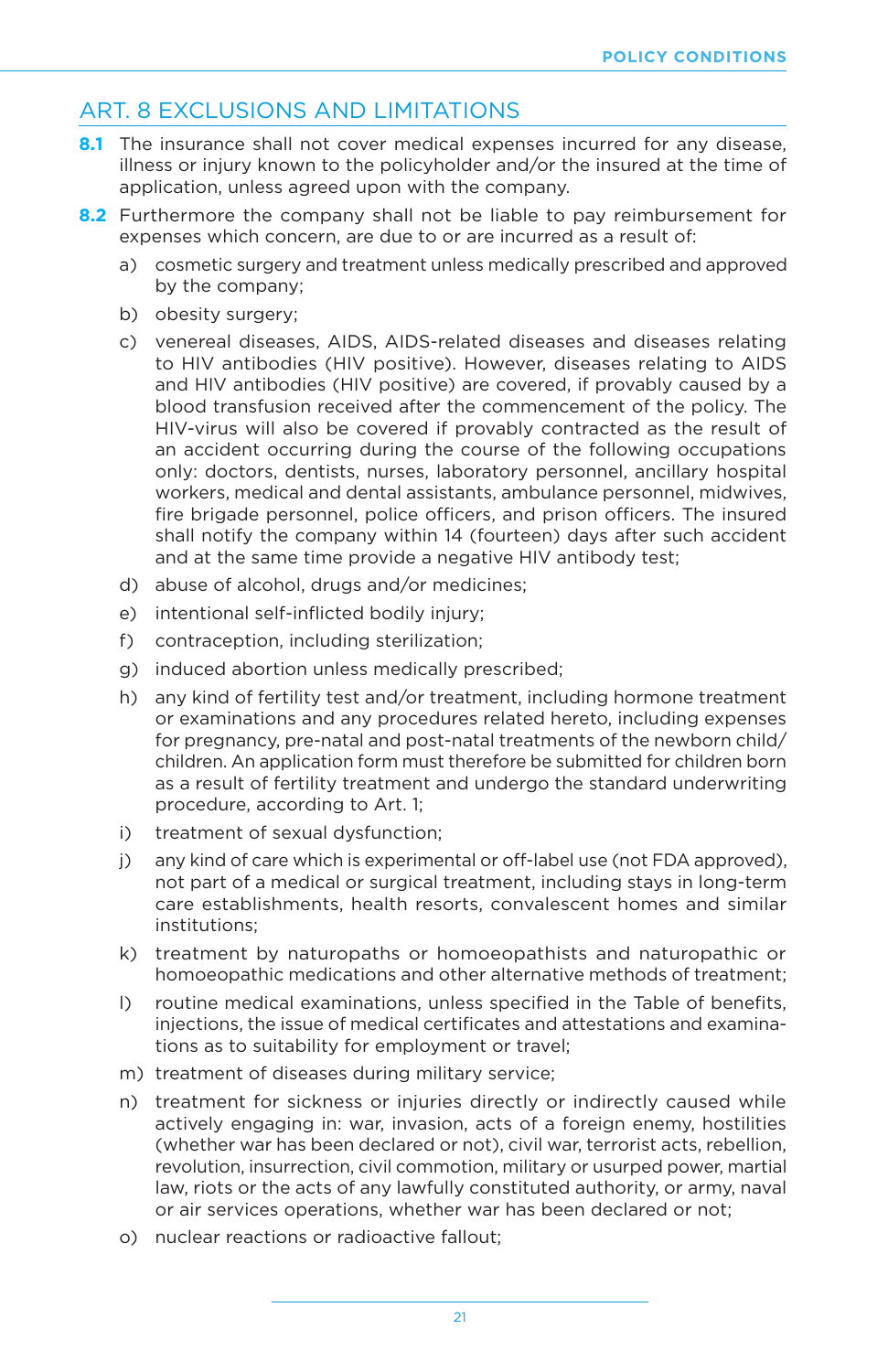- p) treatment performed by the spouse, parent, sibling, or child of any insured under this policy, or any enterprise owned by or connected with one of the aforesaid persons;
- q) treatment for or arising from any epidemic and/or pandemic disease, and vaccinations, medicines, or preventive treatment for or related to any epidemic and/or pandemic disease;
- r) treatment by psychologists;
- s) medicine, whether given by injection or otherwise, medical articles, and auxiliary appliances, such as but not limited to cast and crutches, which have not been administered during hospitalization, unless specified in the Table of benefits;
- t) hospitalization if the sole purpose is administration of medicine when this treatment could take place as day-case treatment;
- u) custodial care.

#### ART. 9 HOW TO SUBMIT A CLAIM

- **9.1** A fully completed claim form must be submitted to the company for each claim. The claim form must be completed and signed by the treating physician and accompanied by the official, original and itemized bills and receipts for the treatment received. Bills received in currencies other than U.S. dollars (US\$) will be processed in accordance with the exchange rate determined on the date of service at the insurer's discretion. Additionally, the insurer reserves the right to issue the payment or reimbursement in the currency in which the service or treatment was invoiced.
- **9.2** Written proof of claim must be submitted to the company immediately and at the latest within 180 (one hundred eighty) days of the insured event for which the claim is brought.
	- **9.2.1** Complaints regarding the company's claims handling shall be filed not later than 30 (thirty) days after receipt of the amount of reimbursement.
- **9.3** The company shall be notified immediately of any stays in hospital, and such notification must include the physician's diagnosis. All notifications should be made by telephone, fax or e-mail; the company shall defray all expenses incurred in this connection.

#### ART. 10 COVERAGE BY THIRD PARTIES

- **10.1** Where there is coverage by another insurance policy or healthcare plan, this must be disclosed to the company when claiming reimbursement.
- **10.2** In these circumstances the company will co-ordinate payments with other companies and will not be liable for more than its ratable proportion.
- **10.3** If the claim has been covered in whole or in part by any scheme, program or similar, funded by any government, the company shall not be liable for the amount covered.
- **10.4**The policyholder and any insured person undertakes to co-operate with the company and to notify the company immediately of any claim or right of action against third parties.
- **10.5** Furthermore the policyholder and any insured person will keep the company fully informed and will take any reasonable step in making a claim upon another party and to safeguard the interests of the company.
- **10.6**The insurer has a right of subrogation or reimbursement from or on behalf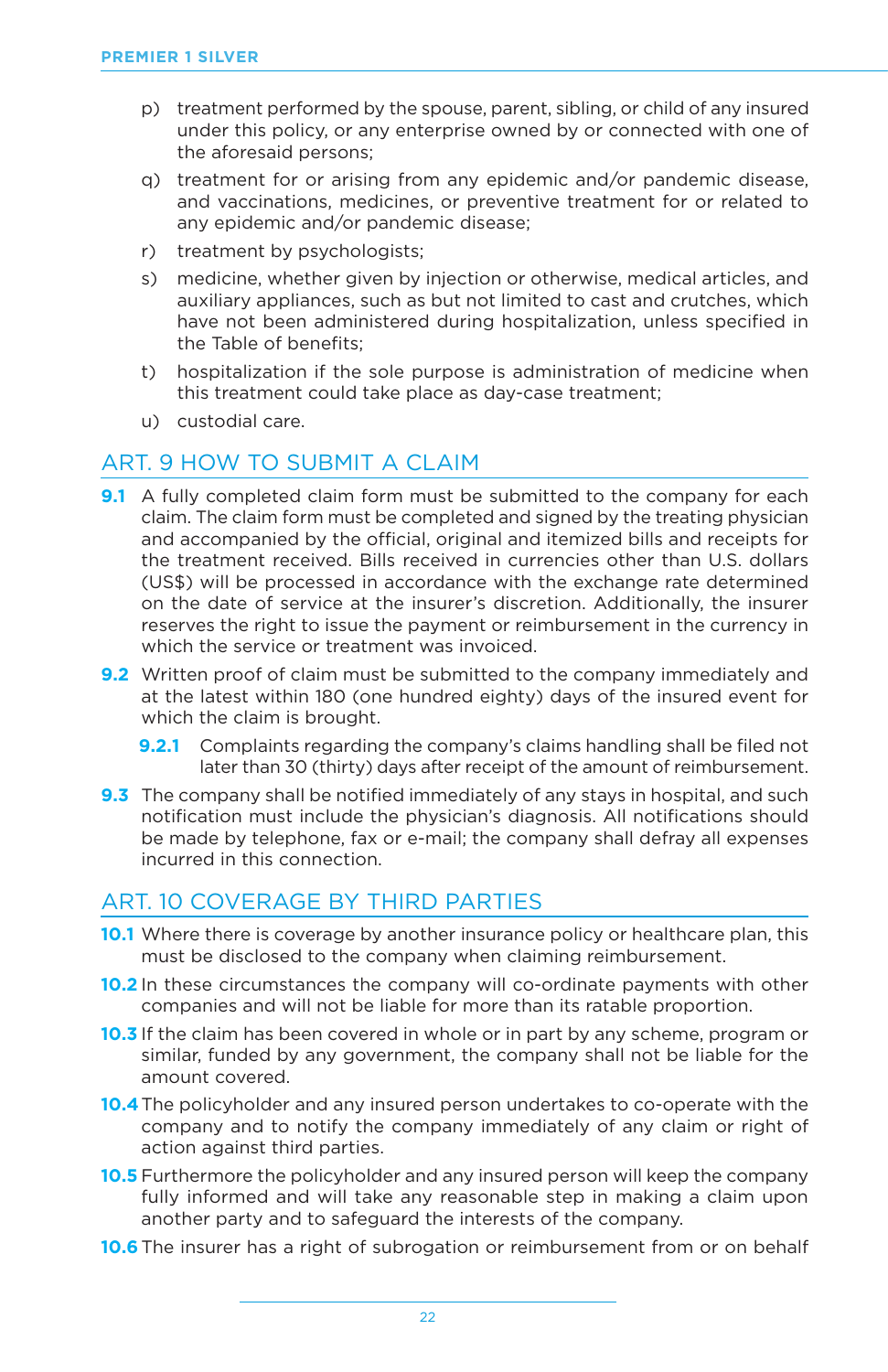of an insured to whom it has paid any claims, if such insured has recovered all or part of such payments from a third party. Furthermore, the insurer has the right to proceed at its own expense in the name of the insured, against third parties who may be responsible for causing a claim under this policy, or who may be responsible for providing indemnity of benefits for any claim under this policy.

#### ART. 11 PAYMENT OF PREMIUM

- **11.1** Premiums are determined by the company and shall be payable in advance. The company adjusts the premiums once a year as from the anniversary date on the basis of changes in the covers and/or the loss experience in the insurance class during the previous calendar year.
- **11.2** The premium is age-related and will be adjusted on the first anniversary date after the insured's birthday.
- **11.3** The initial premium shall fall due for payment on the date of commencement. The policyholder may choose between semi-annual and annual premium payments.
- **11.4** Changes in the term of payment can only be made at 30 (thirty) days' written notice prior to the policy anniversary.
- **11.5** There are 10 (ten) days of grace on each premium due date.
- **11.6** The policyholder shall be responsible for punctual payment to the company and, if a premium is not received by the company within the 10 (ten) days grace period at any premium due date, the company's liability shall lapse.
- **11.7** The policyholder's attention is drawn to Art. 6.5 regarding payment of outstanding amounts.
- **11.8** Depending on your country of residency and type of policy purchased, you may be subject to applicable taxes or other charges which may be collected and included as part of your total invoiced premium.

#### ART. 12 INFORMATION NECESSARY TO THE COMPANY

- **12.1** The policyholder and/or the insured shall be under the obligation to notify the company of any changes of name or address and changes in health insurance coverage with another company, including a consolidated company. The company must also be notified in the event of death of the policyholder or an insured. The company shall not be liable for the consequences if the policyholder and/or the insured fails to notify the company of such events.
- **12.2** The insured shall also be under the obligation to provide the company with all obtainable information required for the company's handling of the insured's claims against the company.
- **12.3** In addition, the company is entitled to seek information about the insured's state of health and to contact any hospital, physician, etc. who is treating or has been treating the insured for physical or mental illnesses or disorders. Furthermore, the company is entitled to obtain any medical records or other written reports and statements concerning the insured's state of health.

#### ART. 13 ASSIGNMENT, CANCELLATION AND EXPIRATION

**13.1** Without the prior written consent of the company, no party shall be entitled to create a charge on or assign the rights under the insurance.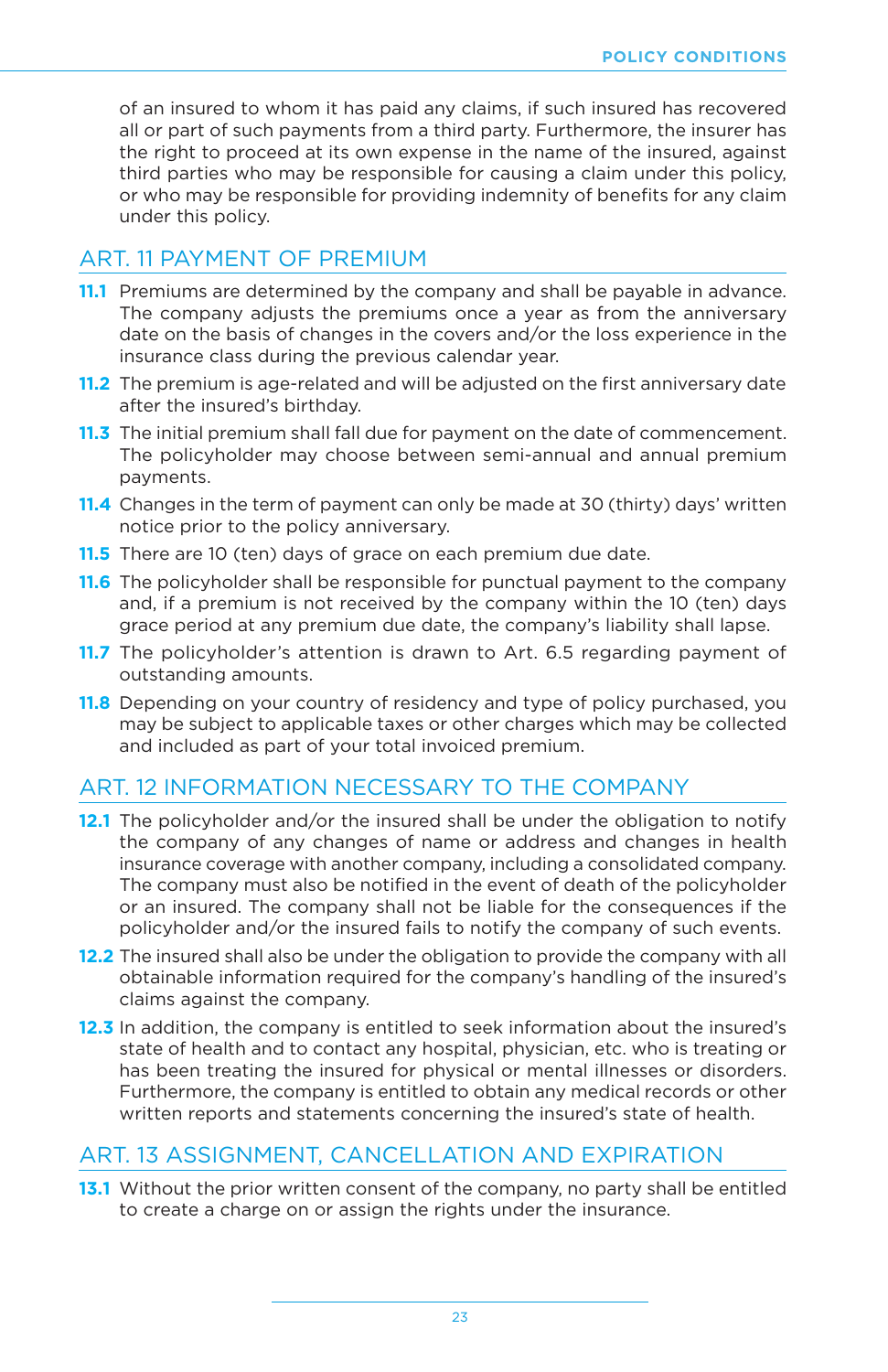- **13.2** The insurance is automatically renewed on each policy anniversary.
	- **13.2.1** The insurance can be cancelled by the policyholder as from the anniversary date with 3 (three) months' notice. The insurance shall be effective for 12 (twelve) months as a minimum.
- **13.3** Where upon taking out the insurance or subsequently, the policyholder or the insured has fraudulently changed original documents or disclosed incorrect information or withheld facts which may be regarded as being of importance to the company, the insurance contract shall be void and shall not be binding on the company.
- **13.4** Where upon taking out the insurance or subsequently, the policyholder or the insured has disclosed incorrect information, the insurance contract shall be void, and the company shall not be liable if the company would not have accepted the insurance if the correct information had been disclosed. If the company would have accepted the insurance but on other terms, the company shall be liable to the extent to which the company would have undertaken the obligations in accordance with the agreed premium.
- **13.5** Where upon taking out the insurance, the policyholder or the insured neither knew nor should have known that the information disclosed by him/her was incorrect, the company shall be liable as if such incorrect information had not been disclosed.
- **13.6** The company can stop or suspend an insurance product at 3 (three) months' notice prior to the policy anniversary, and offer the insured an equivalent insurance coverage.
- **13.7** Upon expiration of the insurance, the right to reimbursement shall cease. However, expenses covered under the insurance and defrayed during the insurance period shall be reimbursed up to 3 (three) months after the expiration of the insurance. Aftereffects of an injury or illness incurred during the insurance period shall not be covered after the expiration of the insurance.

### ART. 14 COMPLAINTS

- **14.1** If we have not met your expectations, we have a simple procedure to ensure your concerns are dealt with as quickly and effectively as possible. If you have any comments or complaints, you can call Bupa's customer service through Mi Bupa, www.bupasalud.com/MiBupa or calling at +1 (305) 398 7400. If we are not able to resolve the problem and you wish to take your complaint further, please contact the Complaints Manager at +1 (305) 398 7400.
- **14.2** It is very rare that we cannot settle a complaint, but if this does happen, you may be entitled to refer your complaint to an independent organization for review. The organization will depend on the nature of the complaint and the location of the Bupa office where the cause of the complaint occurred. We will provide you with that information when needed. In most cases this will either be the Danish Insurance Complaints Board or the UK Financial Ombudsman Service.

If you would like further information about the Danish Insurance Complaints Board you can write to them at Anker Heegaards Gade 2, DK-1572 Copenhagen V, Denmark, call them at +45 (0) 33 15 89 00, or find details on their website at www.ankeforsikring.dk. If you would like further information about the UK Financial Ombudsman Service you can write to them at South Quay Plaza, 183 Marsh Wall, London E14 9JR, UK, call them at +0845 080 1800 or +44 (0)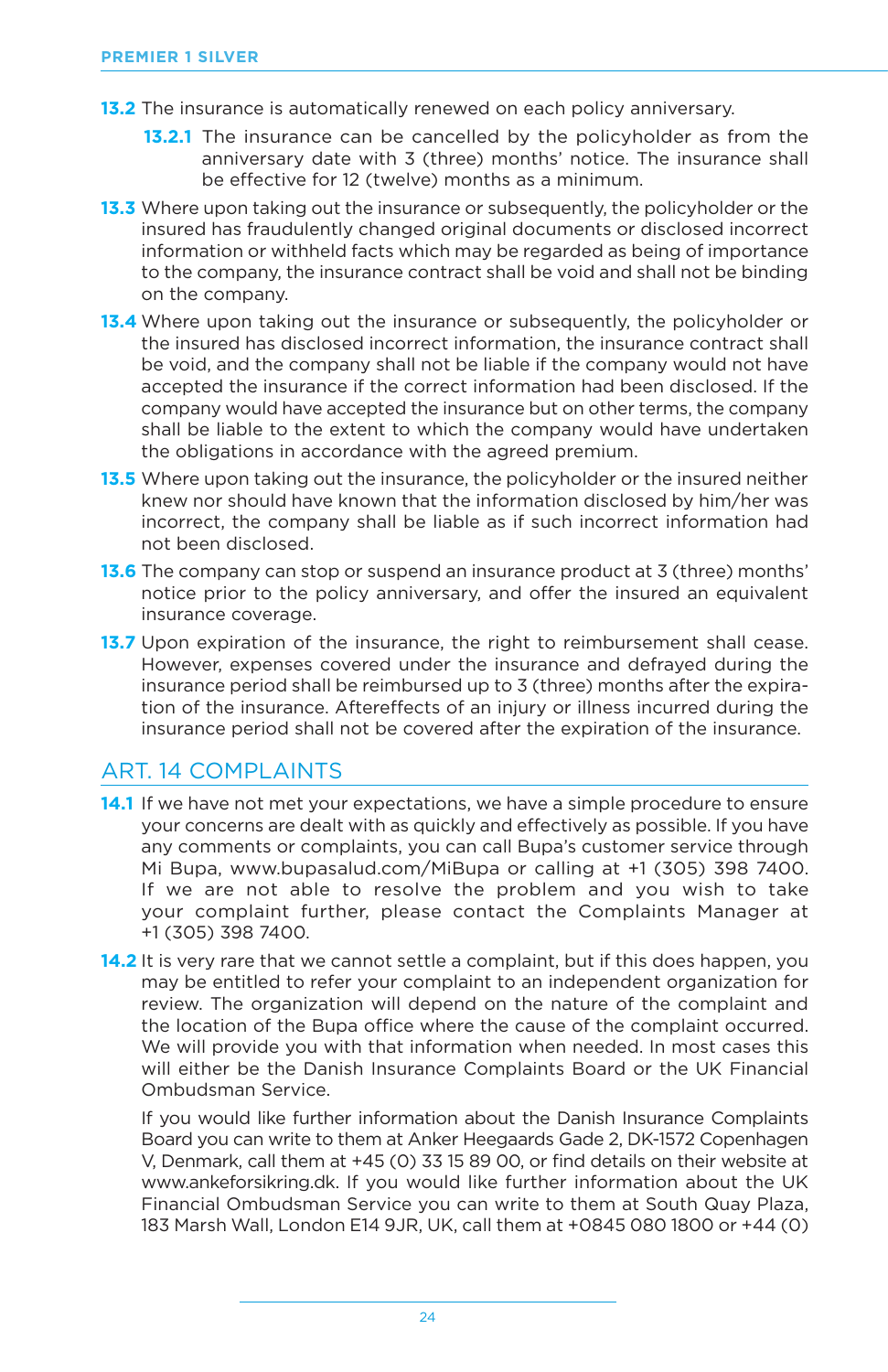20 7964 1000, or find details on their website at www.financial-ombudsman. org.uk. Please let us know if you want a full copy of our complaints procedure. None of these procedures affect your legal rights.

#### ART. 15 CONFIDENTIALITY

**15.1** The confidentiality of patients and customer information is of paramount concern to the companies in the Bupa group. To this end, the insurer fully complies with the data protection legislation and medical confidentiality guidelines. The insurer sometimes uses third parties to process data on our behalf. Such processing, which may be undertaken outside the European Economic Area (EEA), is subject to contractual restrictions with regard to confidentiality and security in addition to the obligations imposed by the United Kingdom's Data Protection Act.

#### ART. 16 APPLICABLE LAW

**16.1** Your insurance policy is governed by Danish law. Any dispute that cannot otherwise be resolved will be dealt with by courts in Denmark. If any dispute arises as to the interpretation of this document, the English version of this document shall be deemed to be conclusive and taking precedence over any other language version of this document.

You can obtain a copy at any time by contacting our Customer Service at +1 (305) 270 3944.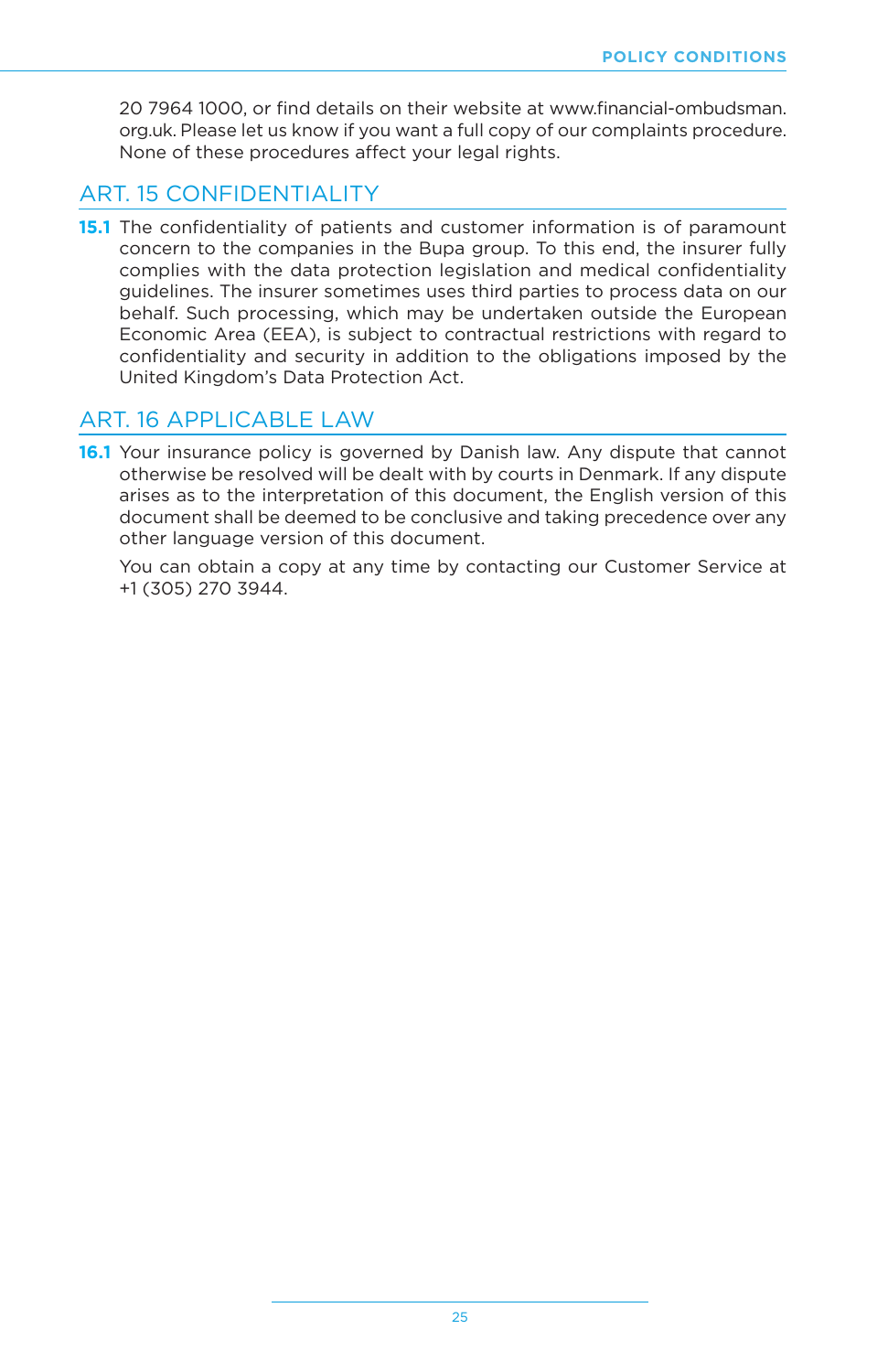

**ACCIDENT:** An unfortunate incident that occurs unexpectedly and suddenly, provoked by an external cause, always without the insured's intention, which causes injury or bodily trauma and requires immediate ambulatory medical attention and/ or patient's hospital admission. The medical information related to the accident will be evaluated by the insurer, and the compensability will be determined under the general policy's provisions.

**ACUTE AND SERIOUS ILLNESS:** An acute and serious illness requires immediate in-patient hospitalization for twenty-four (24) hours or more within the next few hours after the onset of the illness to avoid loss of life or physical integrity. It shall be determined to exist upon agreement by both the treating physician and the company's medical consultants after review of the triage notes and the emergency room and hospital admission medical records.

**ANNIVERSARY DATE:** 12 (twelve) months from the commencement date and the same date in each year thereafter.

**APPLICANT:** A person named on the application form and the medical questionnaire as an applicant for insurance.

**APPLICATION:** The application form and medical questionnaire.

**CO-INSURANCE:** That part of the medical expenses the insured must pay if hospitalized in the United States of America or Canada.

**COMMENCEMENT DATE:** The date indicated in the policy schedule on which the insurance commences, unless otherwise stated in the Policy conditions.

**COMPANY:** Bupa Insurance Limited, a company registered in England No. 3956433. Our address is 1 Angel Court, London, EC2R 7HJ, United Kingdom.

**CUSTODIAL CARE:** Assistance with the activities of daily living that can be provided by non-medical /nursing trained personnel (bathing, dressing, grooming, feeding, toileting, etc.).

**DEDUCTIBLE:** The amount of money noted in the policy schedule which each insured agrees to pay each policy year before being reimbursed by the company.

**DOCUMENTS:** Any written information related to the insurance including original bills, policy schedules, and the like.

**EPIDEMIC:** The occurrence of more cases than expected of a disease or other health condition in a given area or among a specific group of persons during a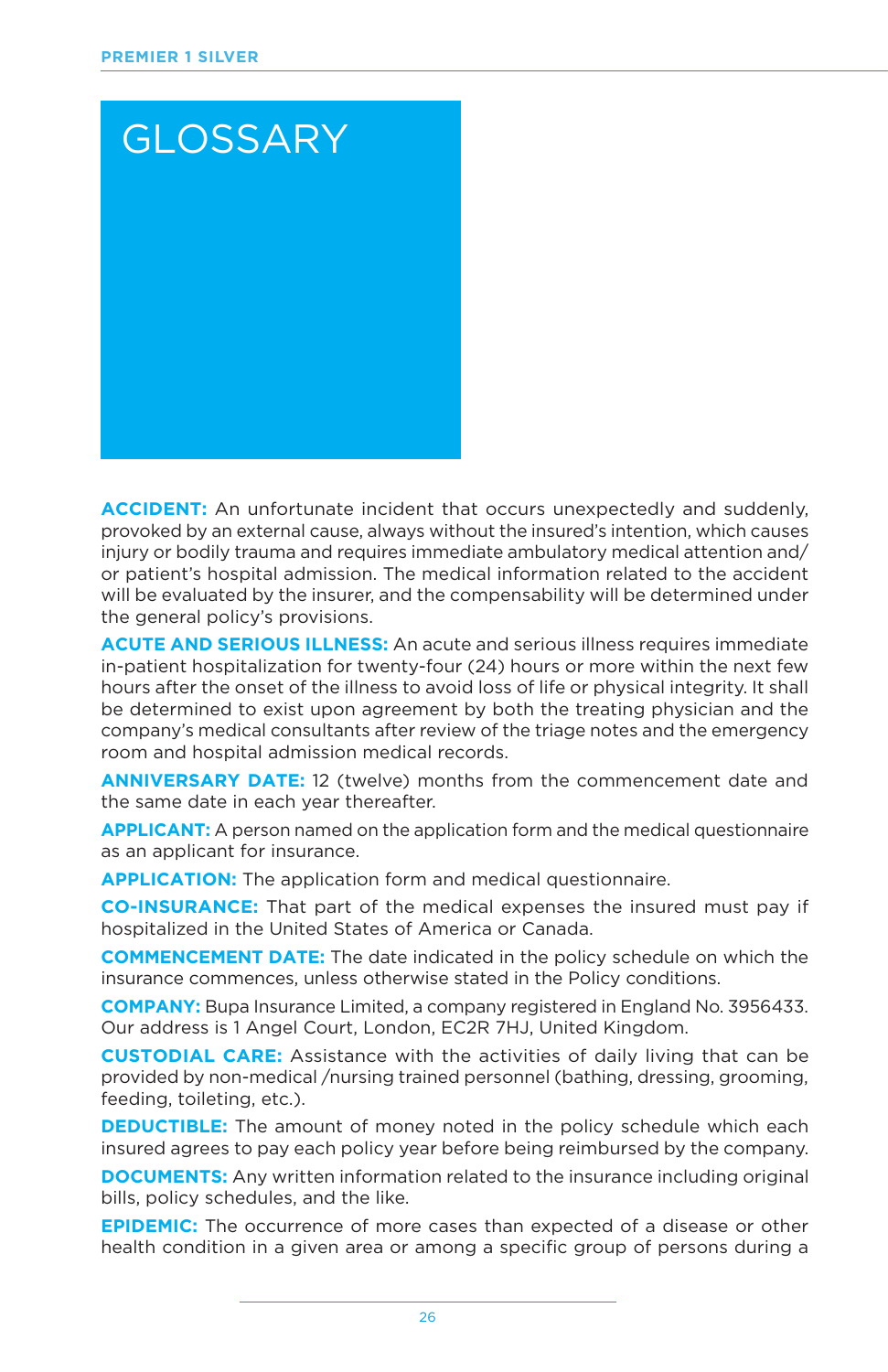particular period, and declared as such by the World Health Organization (WHO), or the Pan American Health Organization (PAHO) in Latin America, or the United States Centers for Disease Control and Prevention (CDC), or a local government or equivalent body (i.e. local ministry of health) where the epidemic is developing. Usually, the cases are presumed to have a common cause or to be related to one another in some way.

**EXPERIMENTAL:** The service, procedure, device, drug, or treatment that does not adhere to the standard of practice guidelines accepted in the United States of America and/or the United Kingdom regardless of the place where the service is performed. Drugs must have approval from the Food and Drug Administration (FDA) in the United States of America for use for the diagnosed condition, or other federal or state government agency approval required in the United States of America, independent of where the medical treatment is incurred or where bills are issued.

**HOSPITALIZATION:** Surgery or medical treatment in a hospital or clinic as an in-patient when it is medically necessary to occupy a bed overnight.

**INSURANCE:** The Policy conditions and policy schedule representing the insurance contract with the company and setting out the scope terms of the insurance, the premium payable, deductible and reimbursement rates.

**INSURED:** The policyholder and/or all other insured persons as listed in the policy schedule from time to time.

**OUT-PATIENT:** Surgery or medical treatment in a hospital or clinic where it is not medically necessary to occupy a bed.

**PANDEMIC:** An epidemic occurring over a widespread area (multiple countries or continents) and usually affecting a substantial proportion of the population.

**POLICY CONDITIONS:** The terms and conditions of the insurance purchased.

**POLICY DUE DATE:** The date on which the premium is due and payable.

**POLICY SCHEDULE:** Policy details showing the type of insurance purchased, premium, deductible and any special terms.

**POLICYHOLDER:** The person identified as the policyholder on the application form.

**PRE-EXISTING CONDITION:** The medical history, including the illnesses and conditions listed in the medical questionnaire, which may affect our decision to insure or not to insure or to impose special terms.

**REHABILITATION:** Medically prescribed rehabilitation at an authorized rehabilitation center following hospitalization.

**REIMBURSEMENT RATES:** The maximum amount of money which will be paid by way of reimbursement of medical expenses in one year from the commencement date or from each anniversary date, as further detailed in the Policy conditions.

**RENEWAL:** The automatic renewal of the insurance as per the anniversary date.

**SERIOUS INJURY:** A serious injury requires immediate in-patient hospitalization for twenty-four (24) hours or more within the next few hours after the occurrence of the serious injury to avoid loss of life or physical integrity. It shall be determined to exist upon agreement by both the treating physician and the company's medical consultants after review of the triage notes and the emergency room and hospital admission medical records.

**SPECIAL TERMS:** Restrictions, limitations or conditions applied to our standard terms as detailed in the policy schedule.

**STANDARD TERMS:** The company's insurance terms with no special restrictions, limitations or conditions.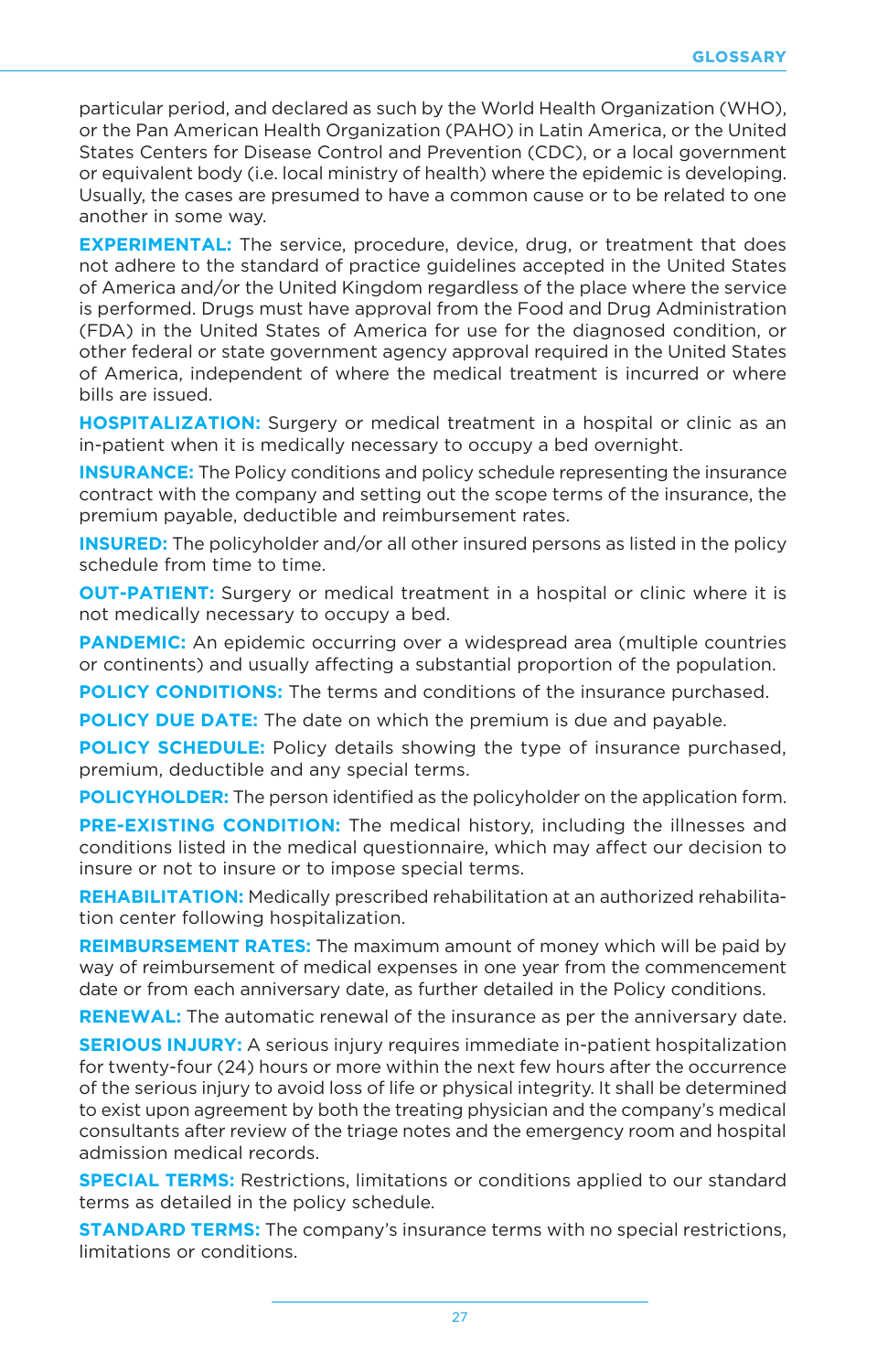**SUBROGATION:** The company's right to enforce a remedy which the insured has against a third party and the company's right to require the insured to repay the company if it has paid expenses recouped by the insured from a third party.

**SURGERY:** A surgical treatment/intervention, which does not include endoscopies and scannings even though these examinations require anesthesia.

**TERMINAL PHASE:** When the advent of death is highly probable and medical opinion has rejected active therapy in favor of relief of symptoms and support of both patient and family. This decision must be confirmed by the company's medical consultant.

**SERIOUS ACCIDENT:** An unforeseen trauma occurring without the Insured's intention, which implies a sudden external cause and violent impact on the body, resulting in demonstrable bodily injury that requires immediate in-patient hospitalization overnight within the next few hours after the occurrence of the severe injury to avoid loss of life or physical integrity. Severe injury shall be determined to exist upon agreement by both the treating physician and the company's medical consultant, after review of the triage notes, emergency room and hospital admission medical records.

**USUAL, CUSTOMARY, AND REASONABLE (UCR):** The maximum amount the company will consider eligible for payment under a health insurance plan. This amount is determined based on a periodical review of the prevailing charges for a particular service adjusted for a specific region or geographical area.

**WAITING PERIOD:** A period of time from the commencement date where the insurance provides no coverage unless as per specification in Art. 3.

**WE/US/OUR:** Bupa Insurance Limited or USA Medical Services acting on behalf of Bupa Insurance Limited.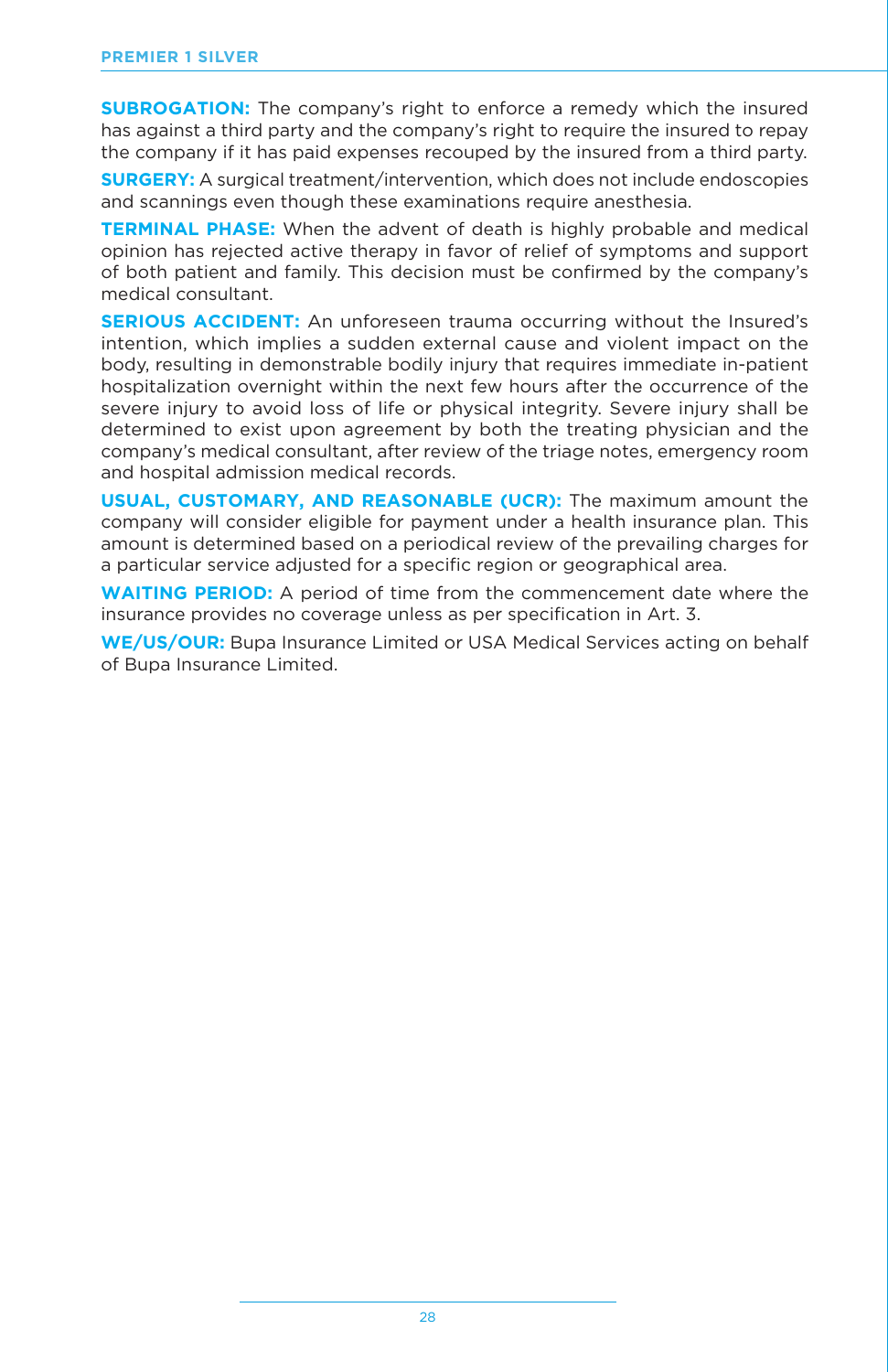#### EUROPEAN ADDRESSES

**Bupa International** Russell House, Russell Mews, Brighton BN1 2NR, UK

**Bupa Cyprus** 3 Ioannis Polemis Street, PO Box 51160, 3502 Limassol, Cyprus

**Bupa Denmark,** filial af Bupa Insurance Limited, England Palaegade, DK-1261, Copenhagen K, Denmark

**Bupa France** Nice Etoile 30, Avenue Jean Médecin, F-06000, Nice, France

**Bupa Malta** 120 The Strand, Gzira, Malta

**Bupa Spain** Edif. Santa Rosa 1 D, C/. Santa Rosa 20, Los Boliches, E-29640 Fuengirola (Málaga) Spain